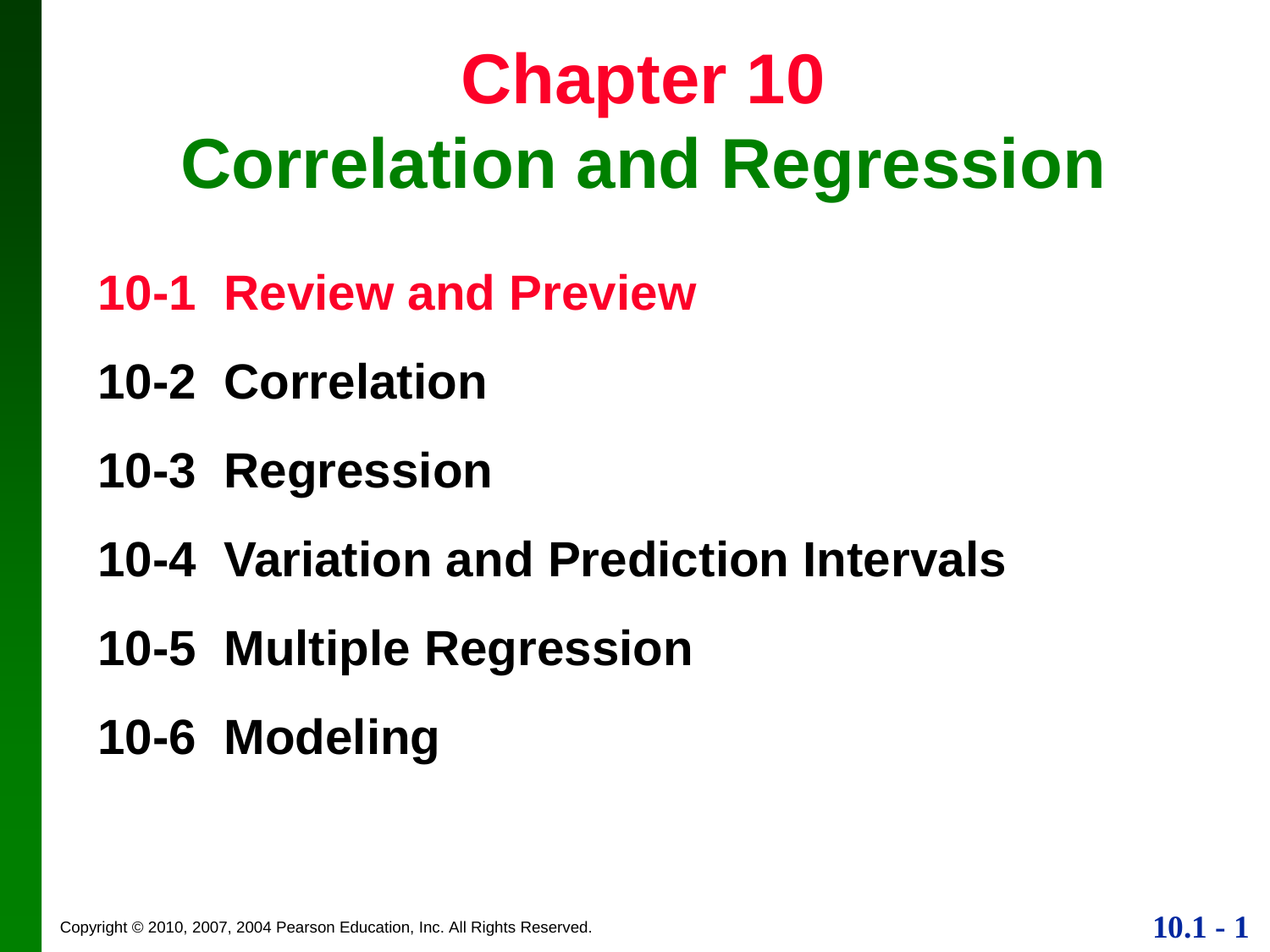# **Section 10-1 Review and Preview**

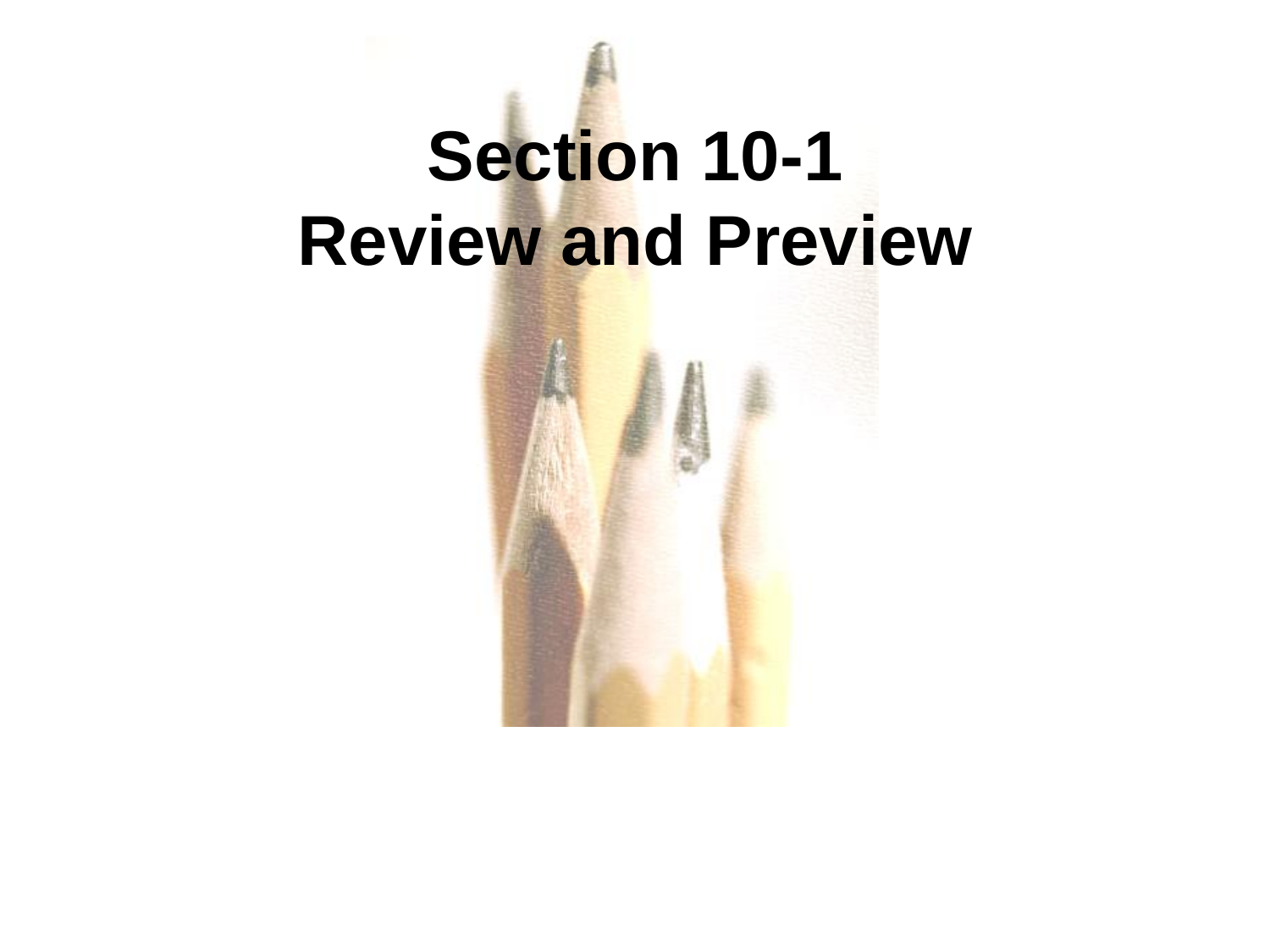# **Preview**

**In this chapter we introduce methods for determining whether a correlation, or association, between two variables exists and whether the correlation is linear. For linear correlations, we can identify an equation that best fits the data and we can use that equation to predict the value of one variable given the value of the other variable. In this chapter, we also present methods for analyzing differences between predicted values and actual values.**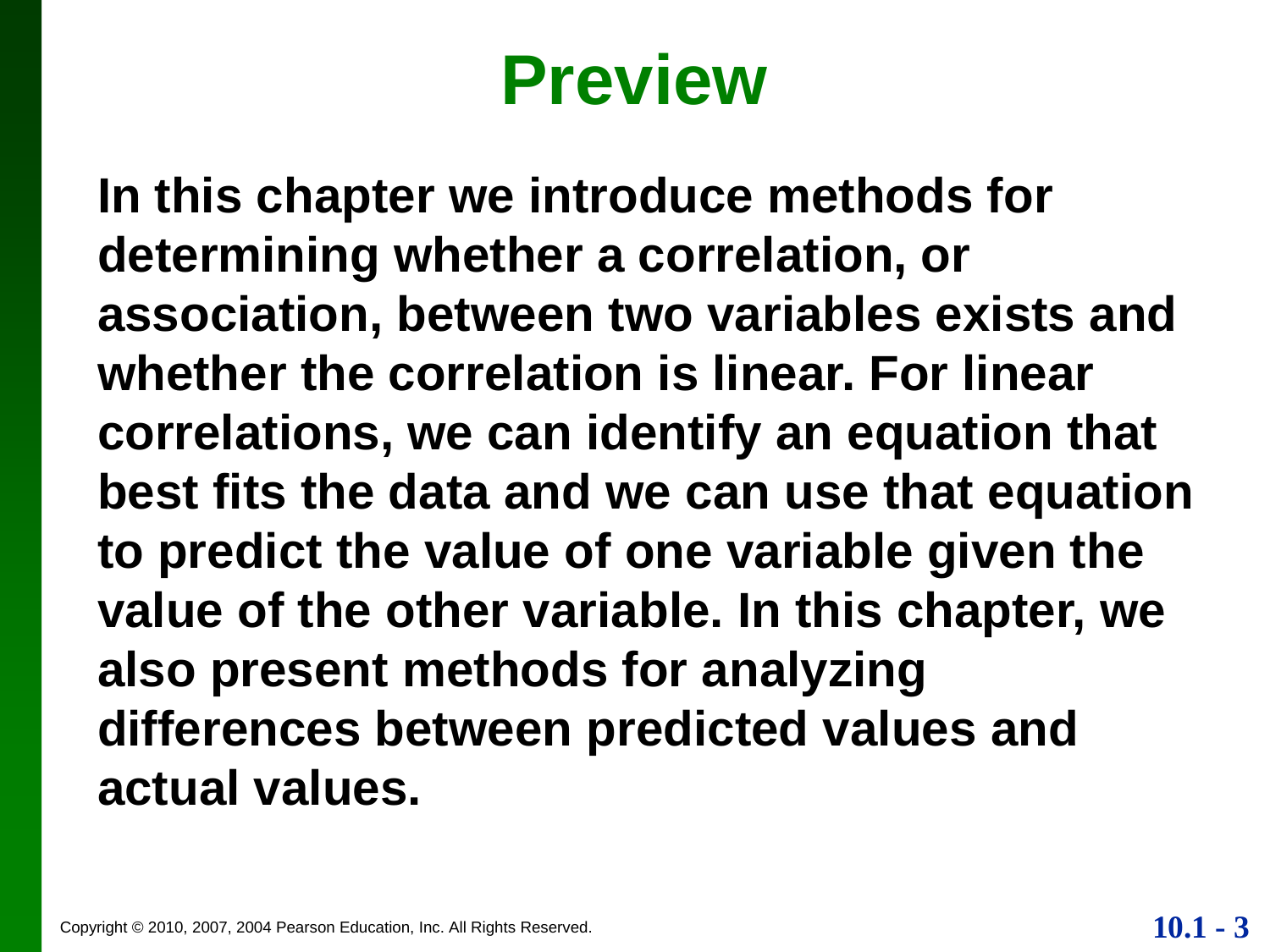# **Section 10-2 Correlation**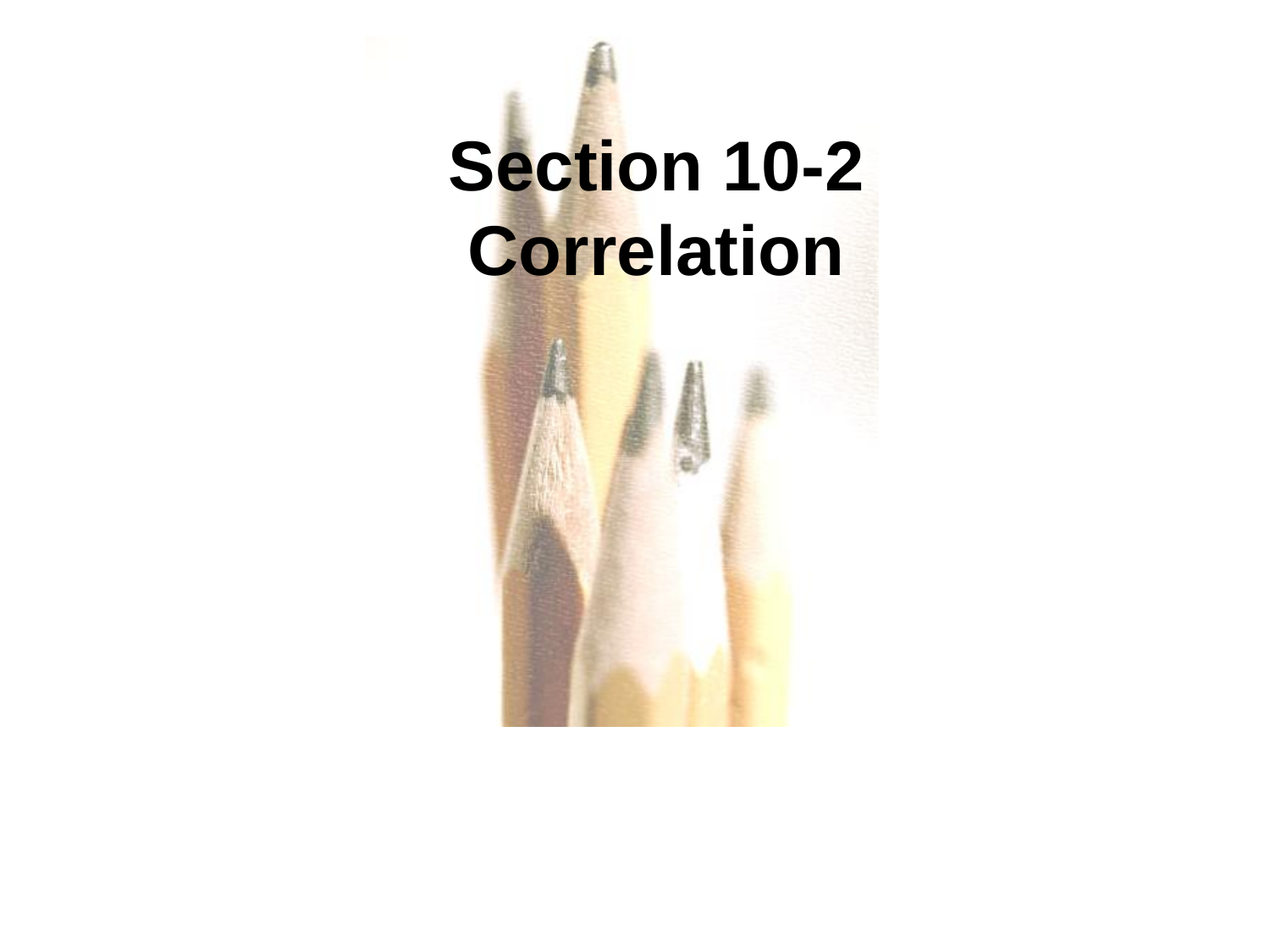**Key Concept**

**In part 1 of this section introduces the linear correlation coefficient** *r***, which is a numerical measure of the strength of the relationship between two variables representing quantitative data.**

**Using paired sample data (sometimes called bivariate data), we find the value of r (usually using technology), then we use that value to conclude that there is (or is not) a linear correlation between the two variables.**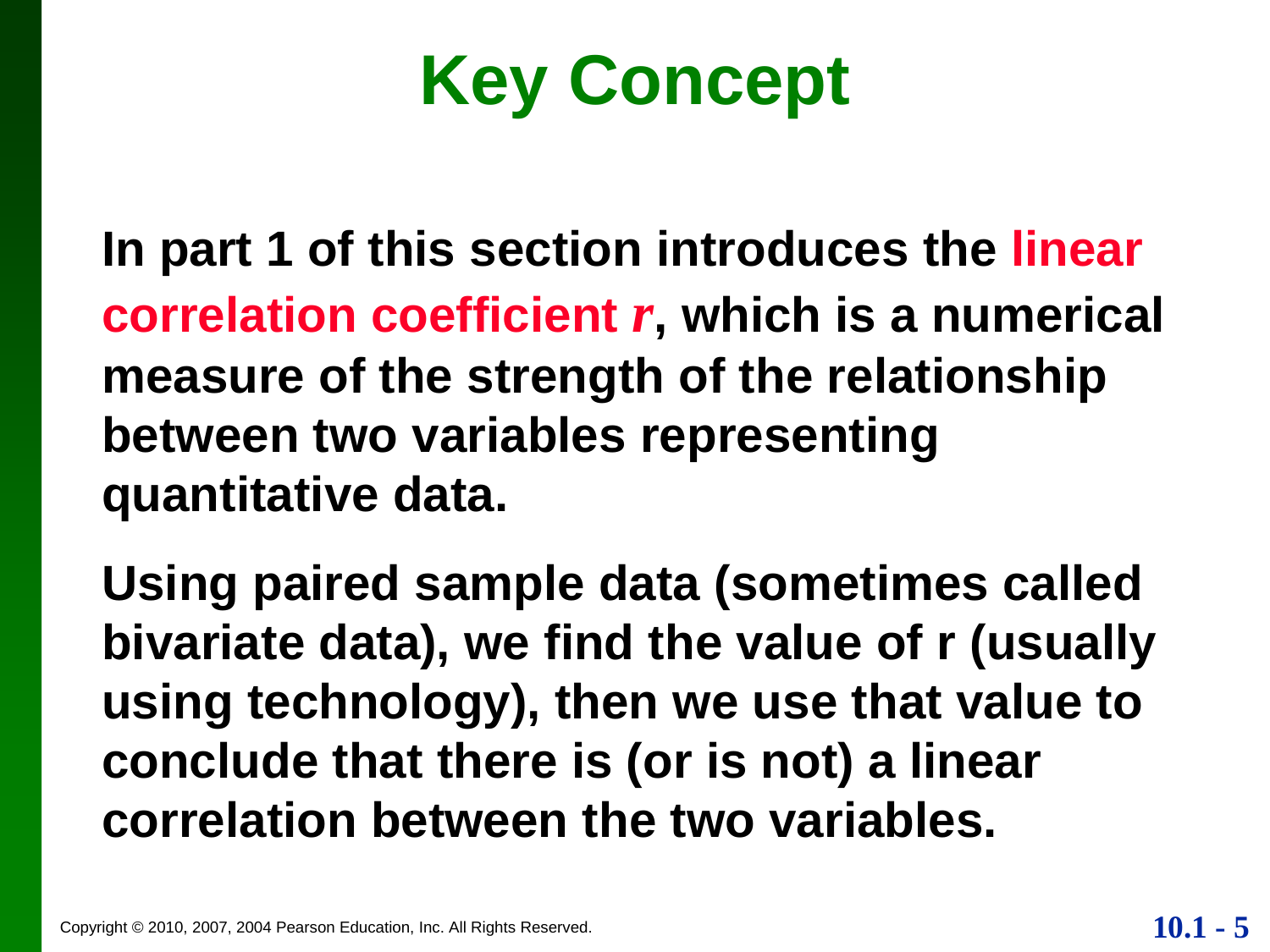#### **Part 1: Basic Concepts of Correlation**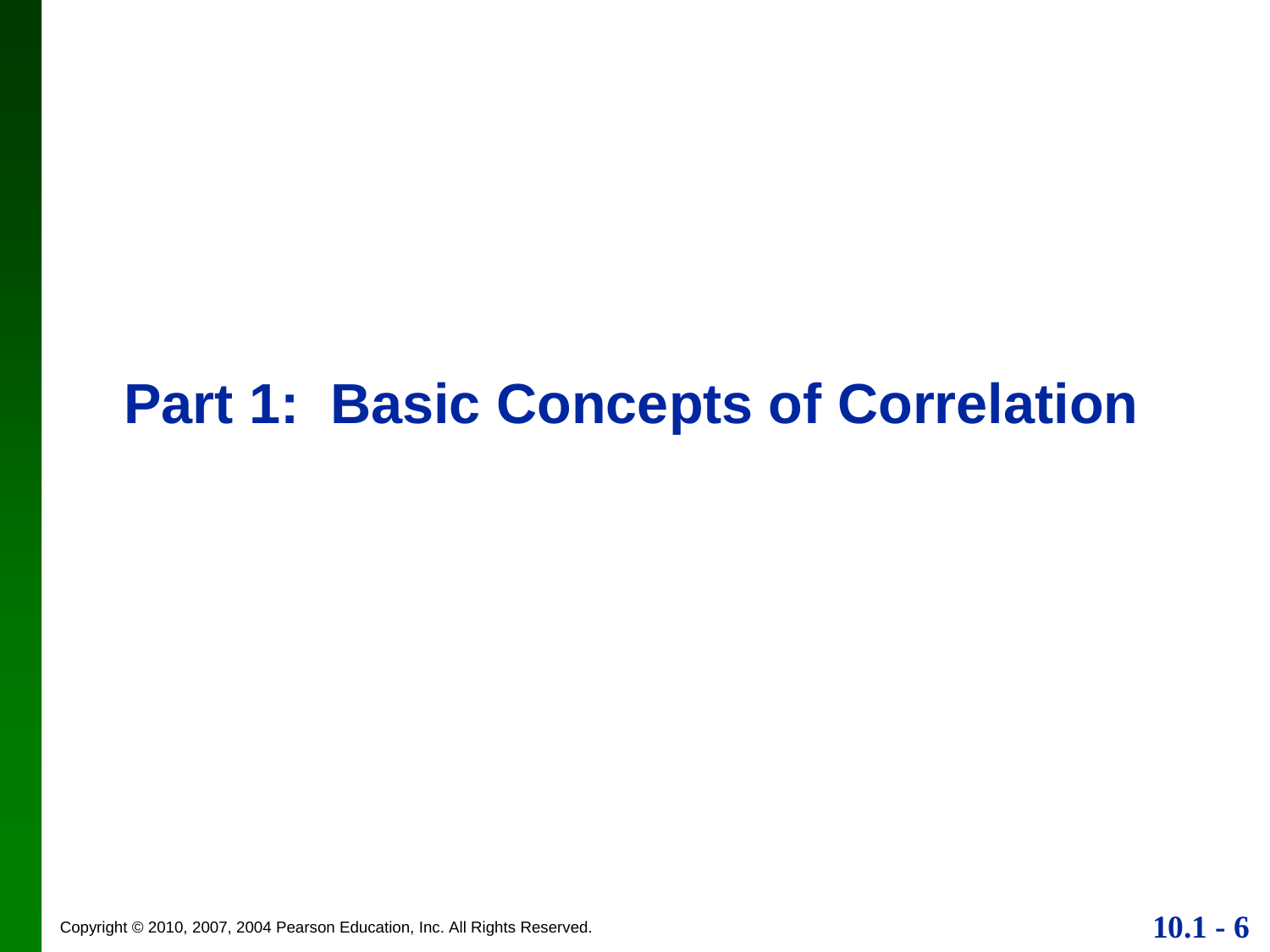# **Definition**

# **A correlation exists between two variables when the values of one are somehow associated with the values of the other in some way.**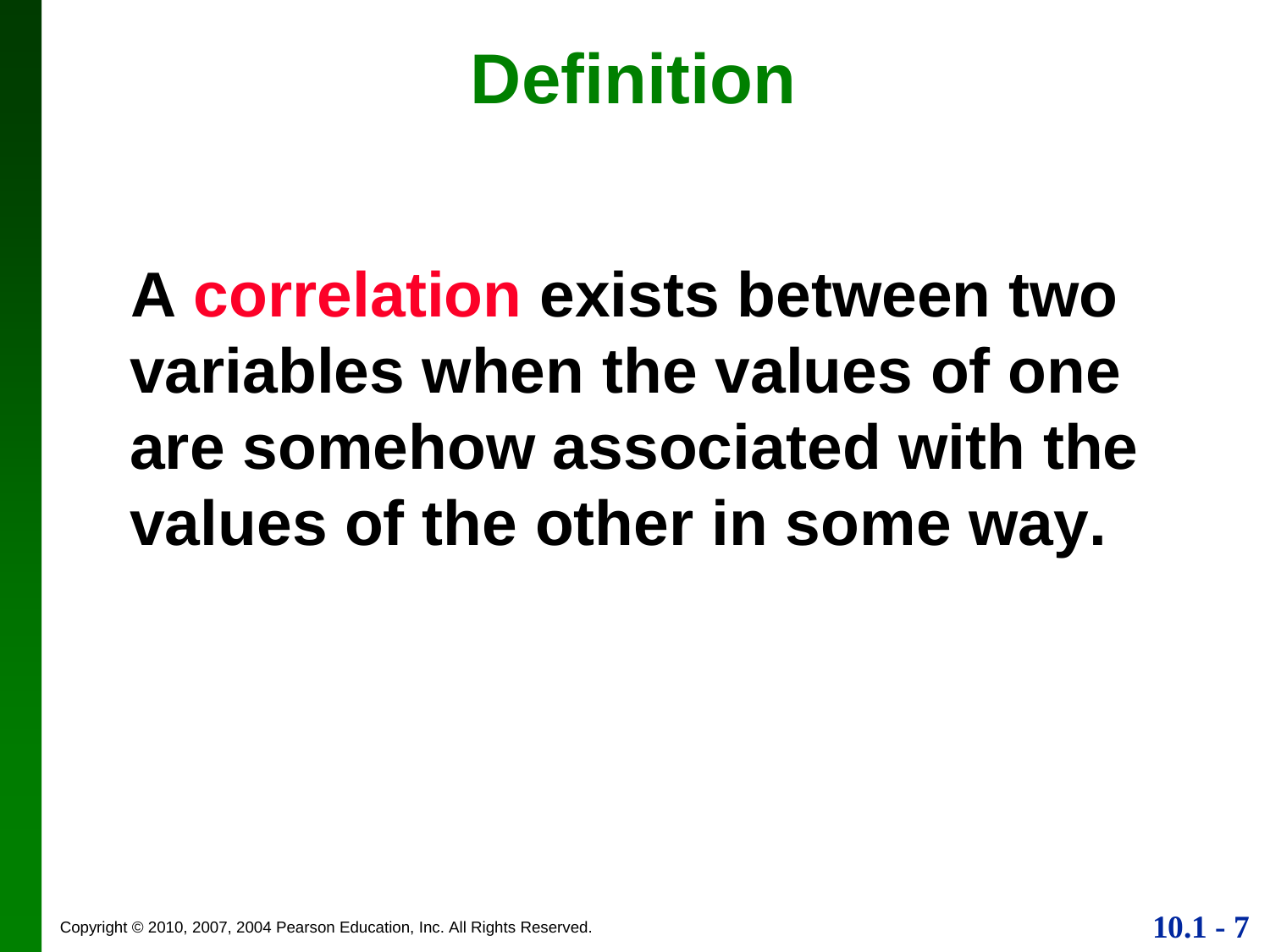# **Definition**

### **The linear correlation coefficient** *r* **measures the strength of the linear relationship between the paired quantitative** *x-* **and** *y-***values in a sample.**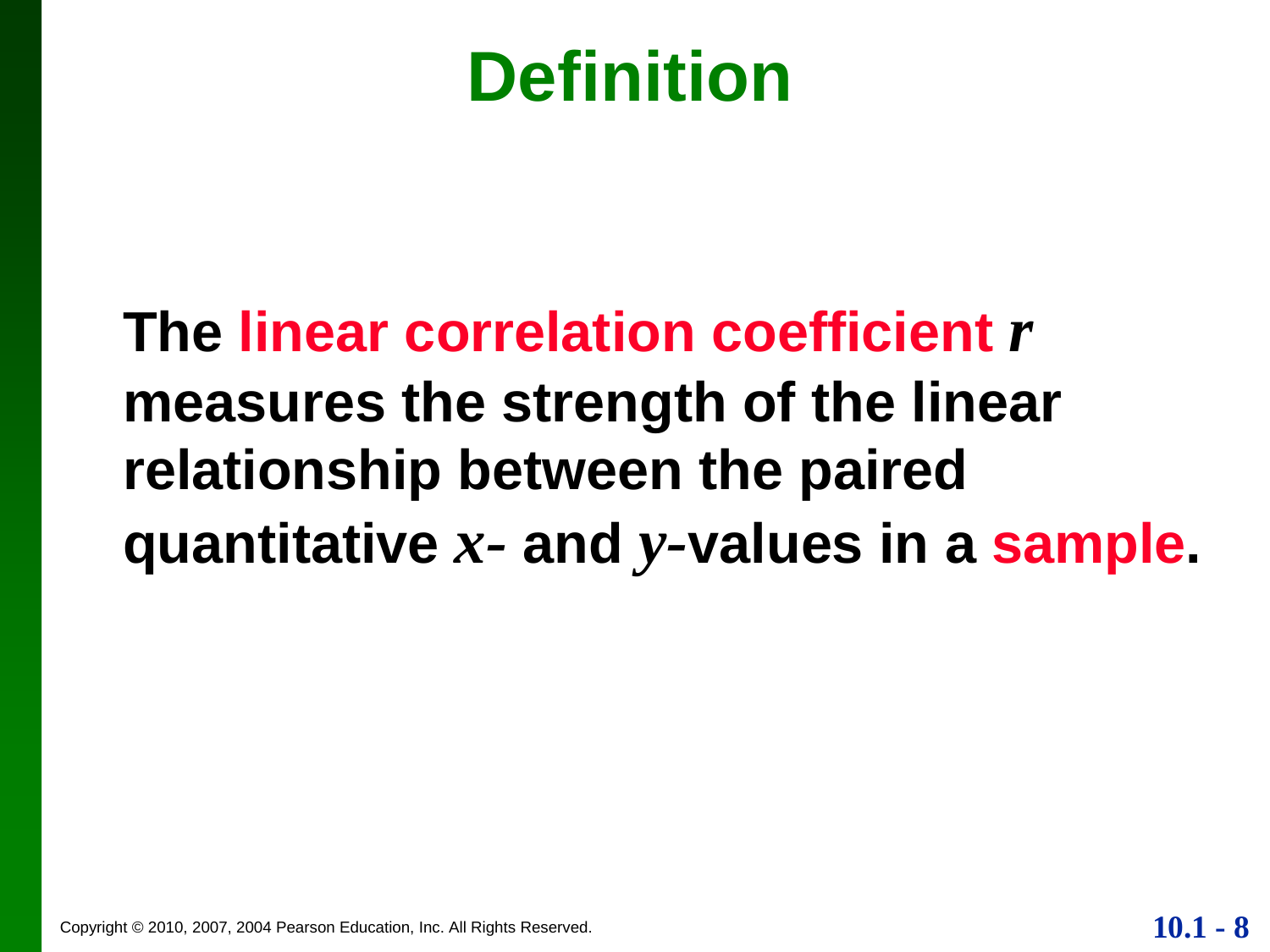# **Exploring the Data**

**We can often see a relationship between two variables by constructing a scatterplot.**

**Figure 10-2 following shows scatterplots with different characteristics.**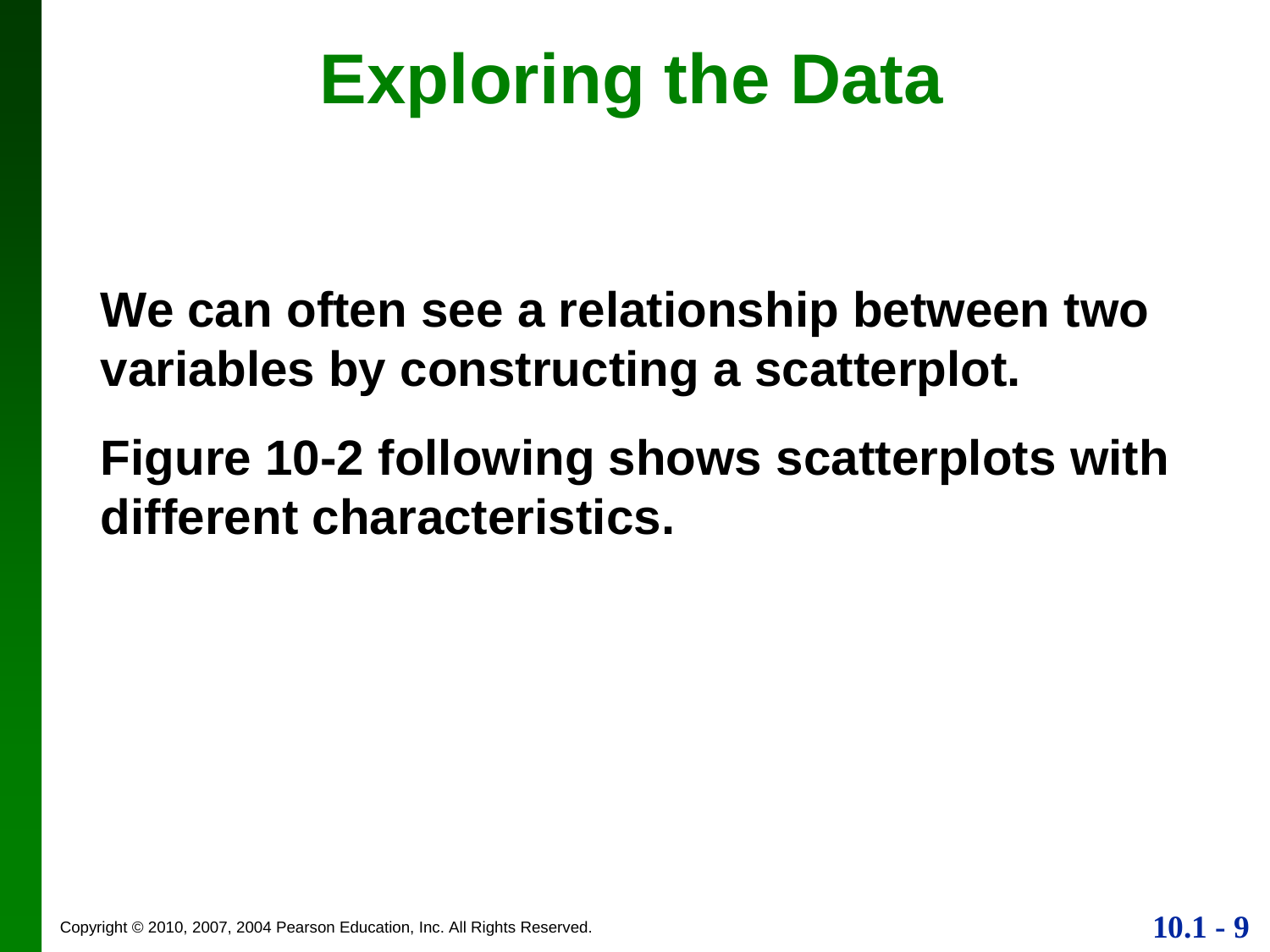# **Scatterplots of Paired Data**





(a) Positive correlation:  $r = 0.851$ 





(b) Negative correlation:  $r = -0.965$ 

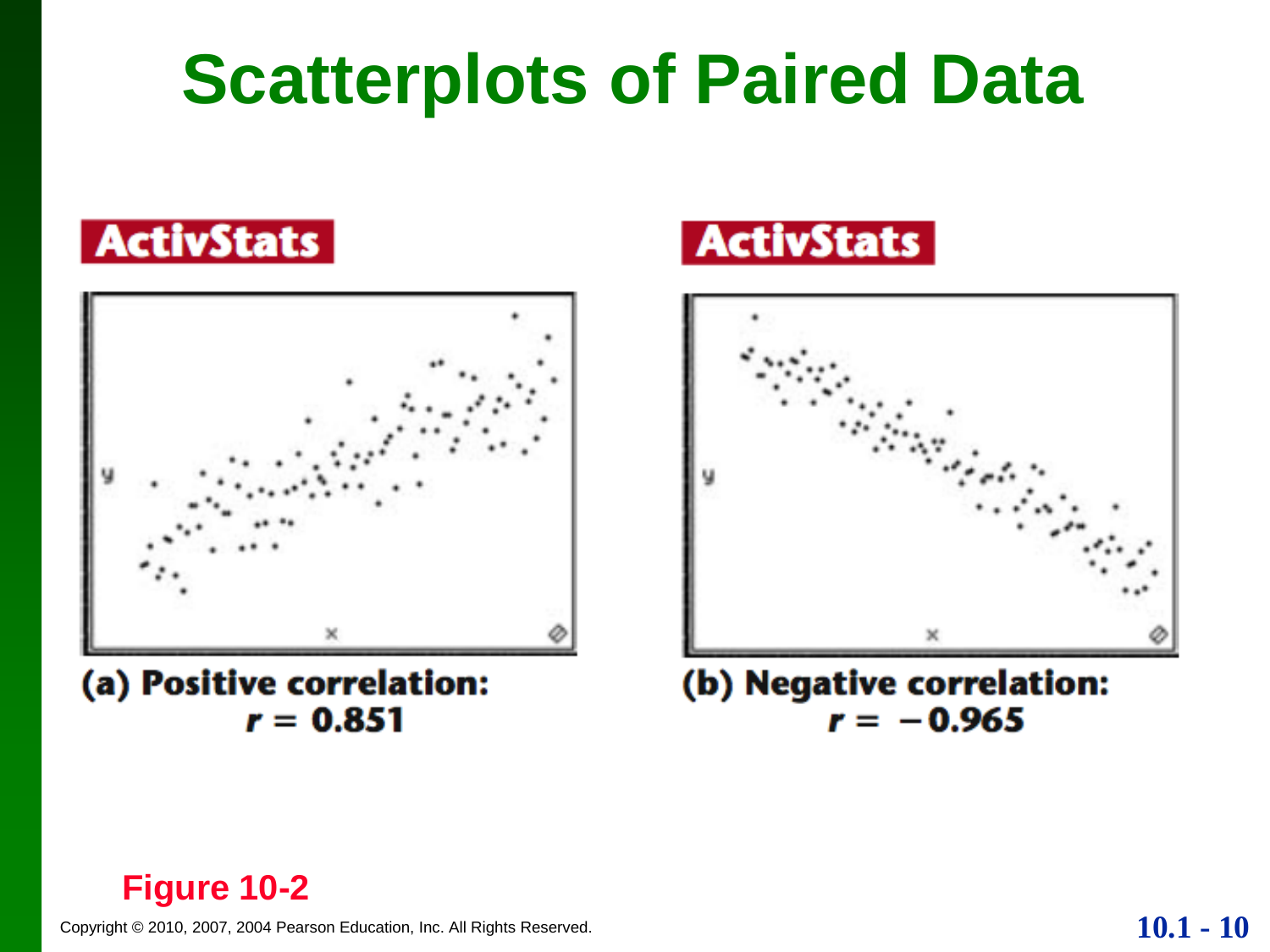### **Scatterplots of Paired Data**





(c) No correlation:  $r = 0$ 

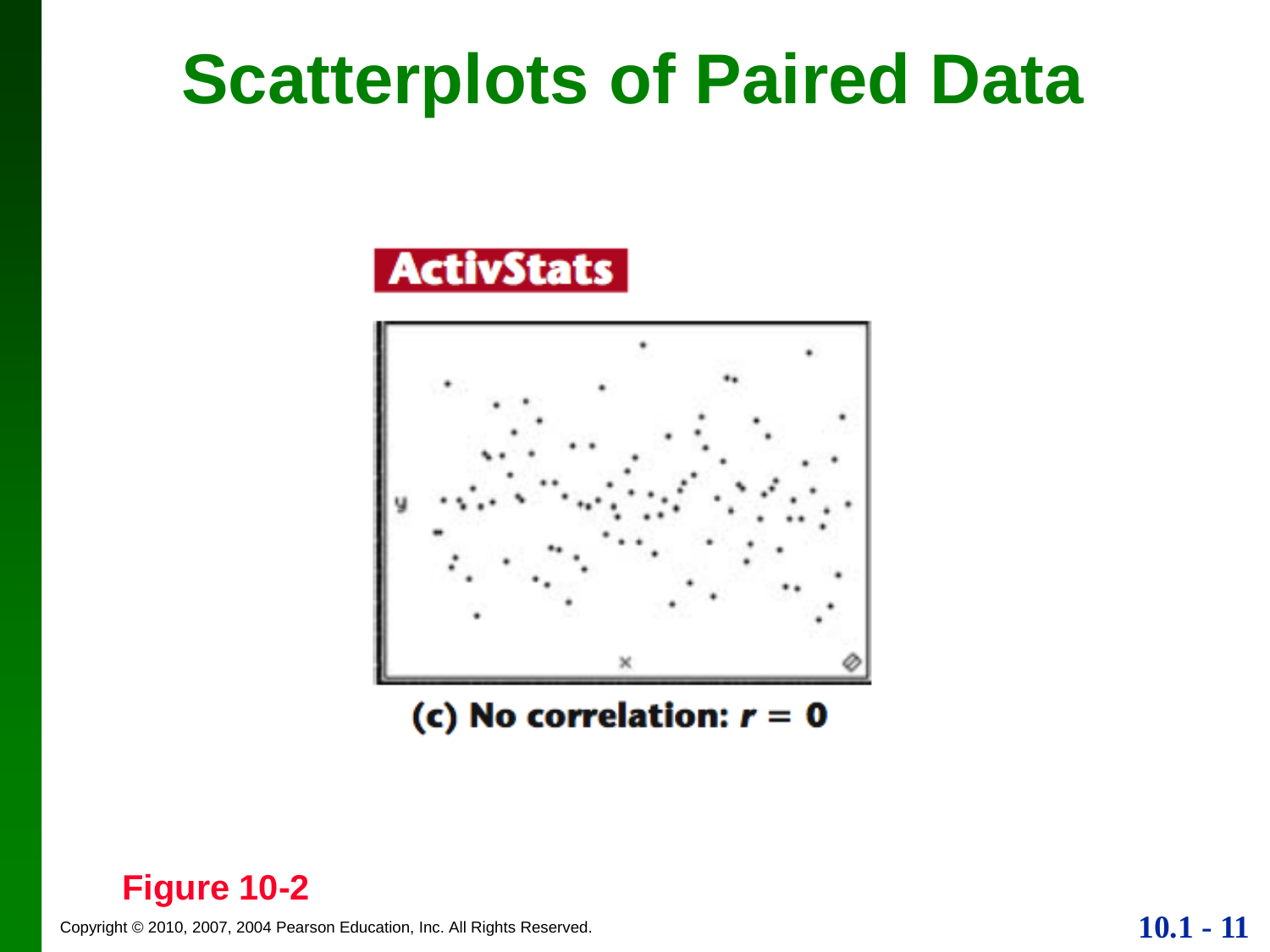# **Scatterplots of Paired Data**

#### **Minitab**



#### **Figure 10-2**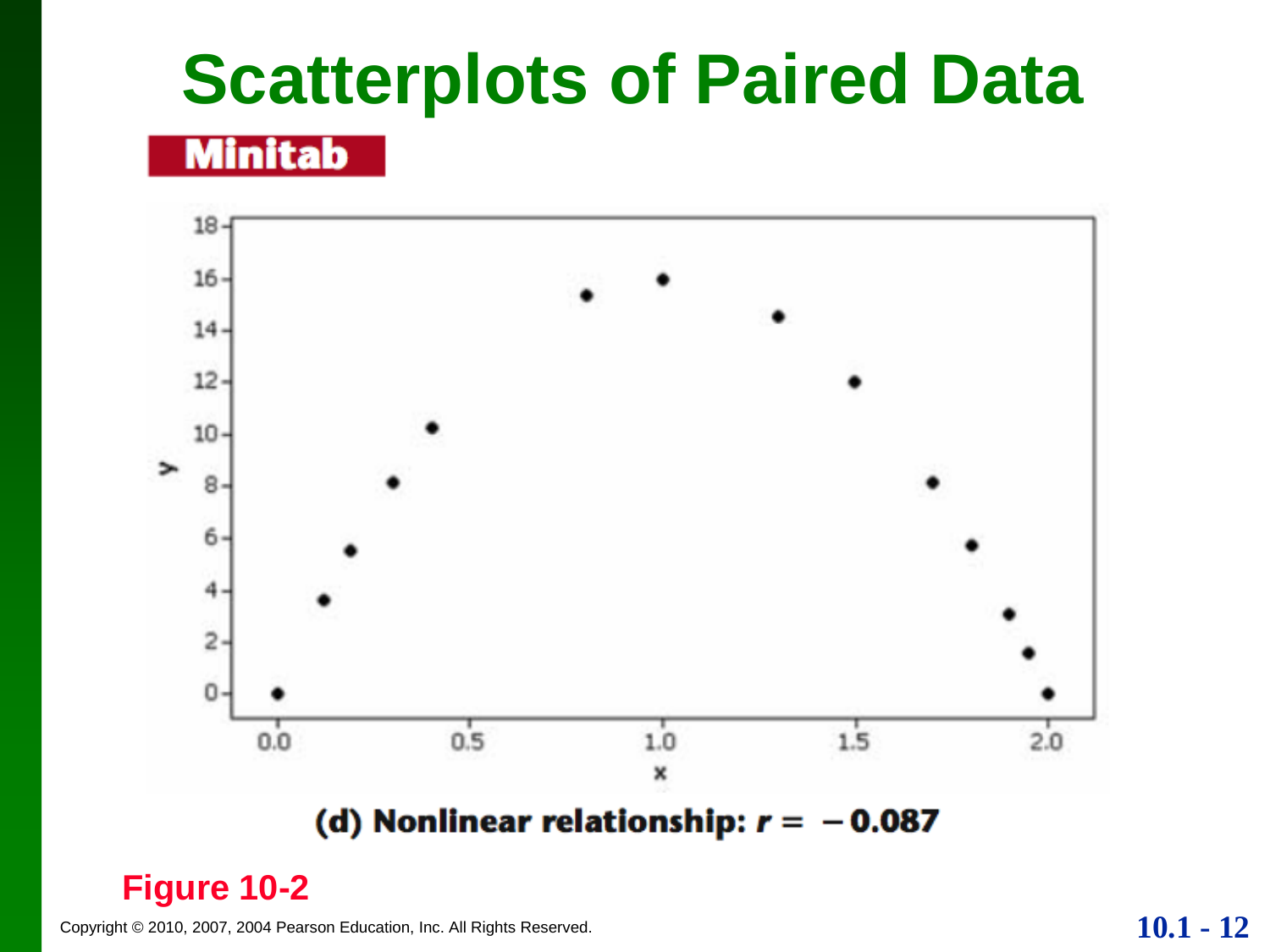# **Requirements**

- **1. The sample of paired (***x, y***) data is a simple random sample of quantitative data.**
- **2. Visual examination of the scatterplot must confirm that the points approximate a straight-line pattern.**
- **3. The outliers must be removed if they are known to be errors. The effects of any other outliers should be considered by calculating** *r* **with and without the outliers included.**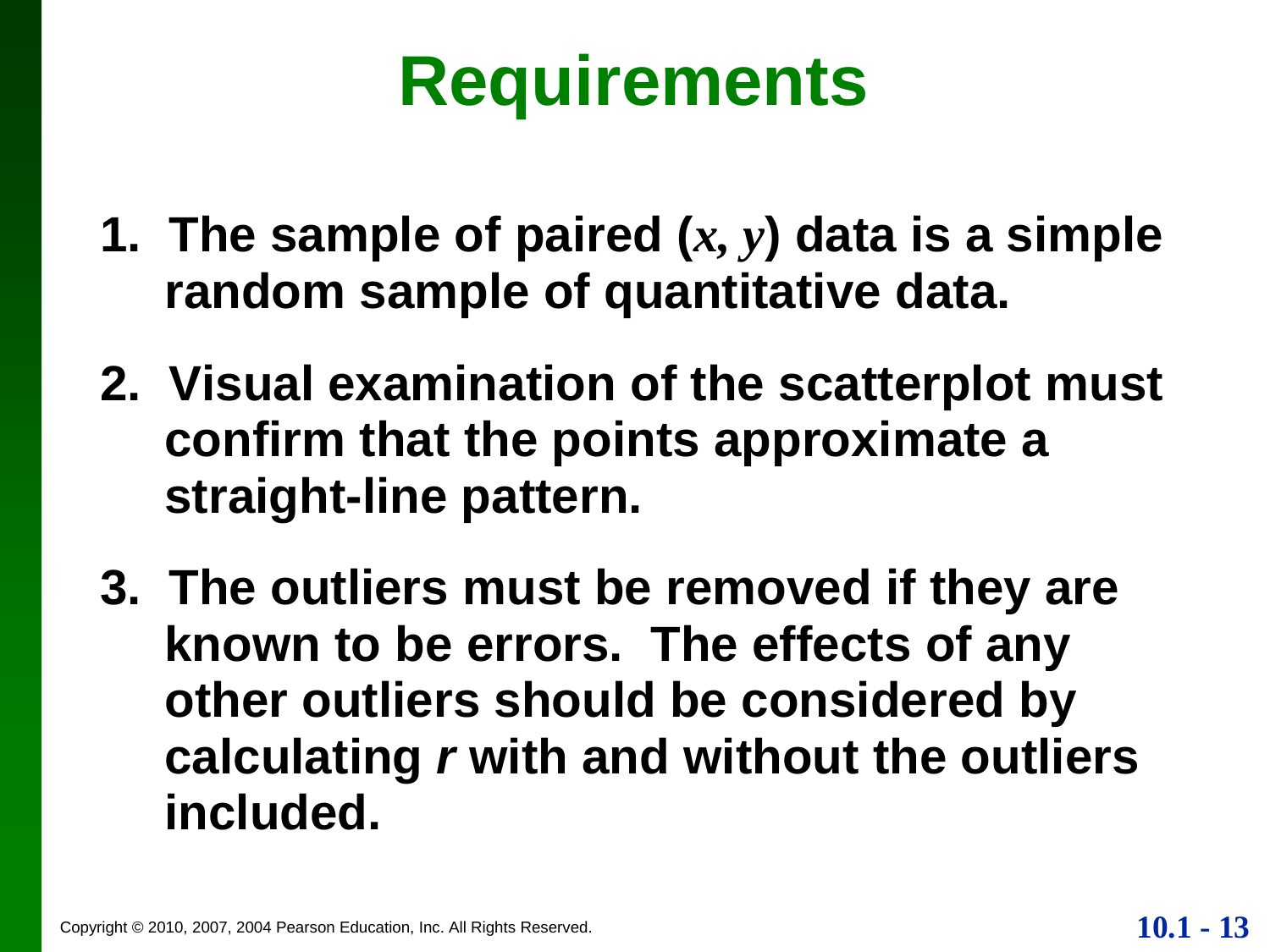# **Notation for the Linear Correlation Coefficient**

- *n* **= number of pairs of sample data**
- **denotes the addition of the items indicated.**
- $\sum x$  **denotes the sum of all** *x***-values.**
- $\sum x^2$ **indicates that each** *x***-value should be squared and then those squares added.**
- $(\sum x)^2$  indicates that the *x*-values should be **added and then the total squared.**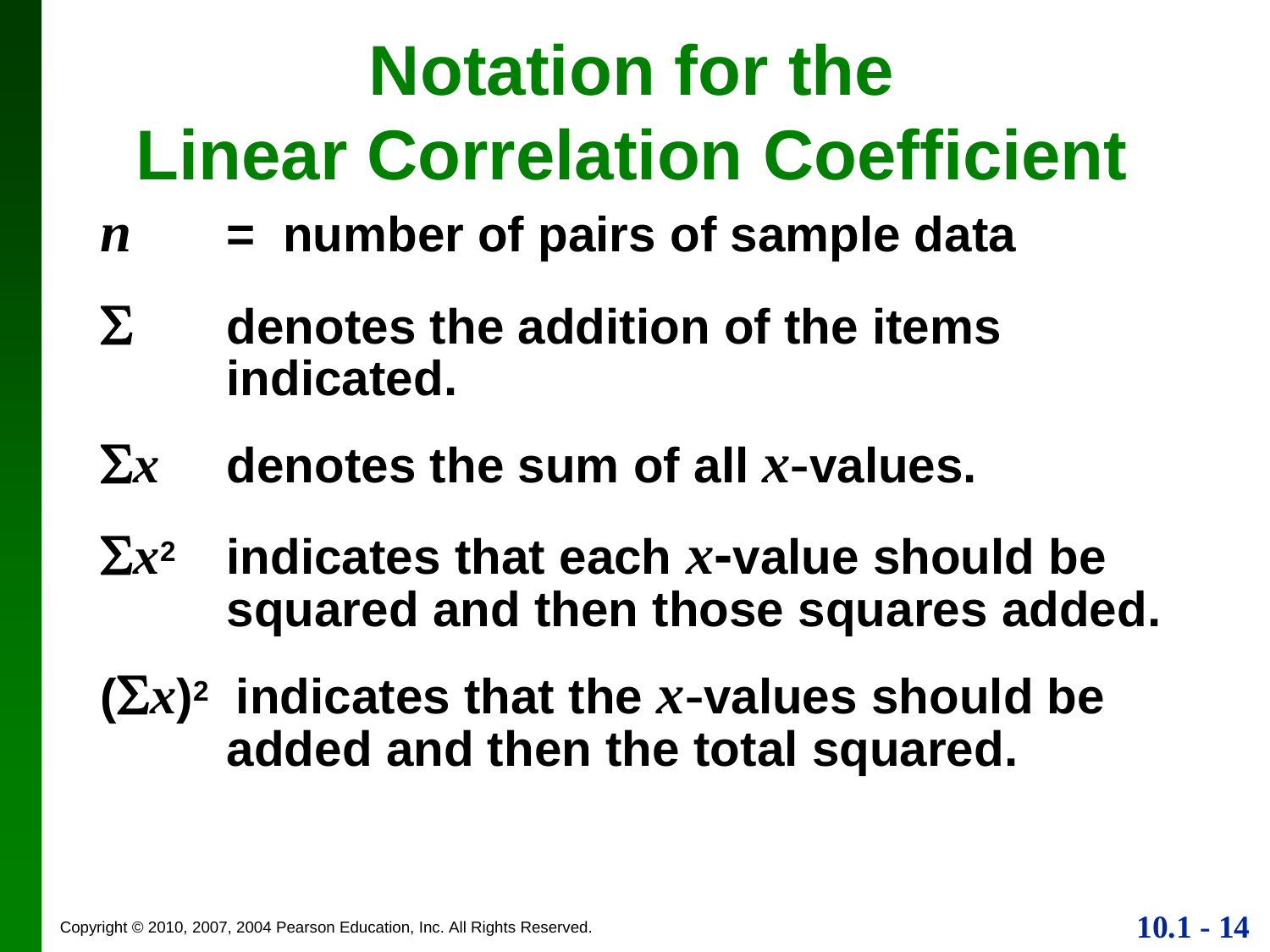# **Notation for the Linear Correlation Coefficient**

- *xy* **indicates that each** *x***-value should be first multiplied by its corresponding** *y***-value. After obtaining all such products, find their sum.**
- *r* **= linear correlation coefficient for sample data.**
- **= linear correlation coefficient for population data.**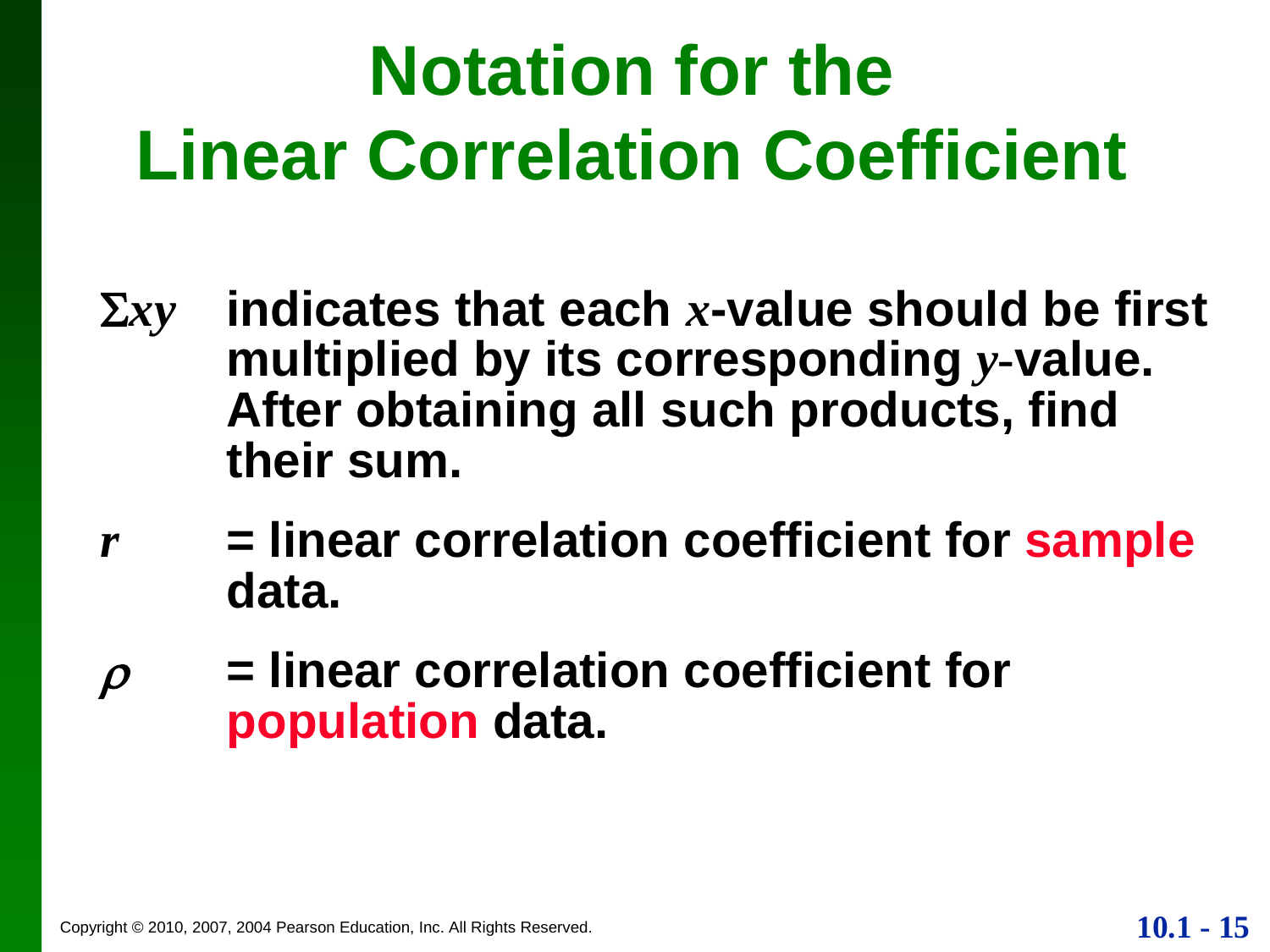### **Formula**

**The linear correlation coefficient** *r* **measures the strength of a linear relationship between the paired values in a sample.**

$$
r = \frac{n\Sigma xy - (\Sigma x)(\Sigma y)}{\sqrt{n(\Sigma x^2) - (\Sigma x)^2}\sqrt{n(\Sigma y^2) - (\Sigma y)^2}}
$$

**Formula 10-1**

**Computer software or calculators can compute** *r*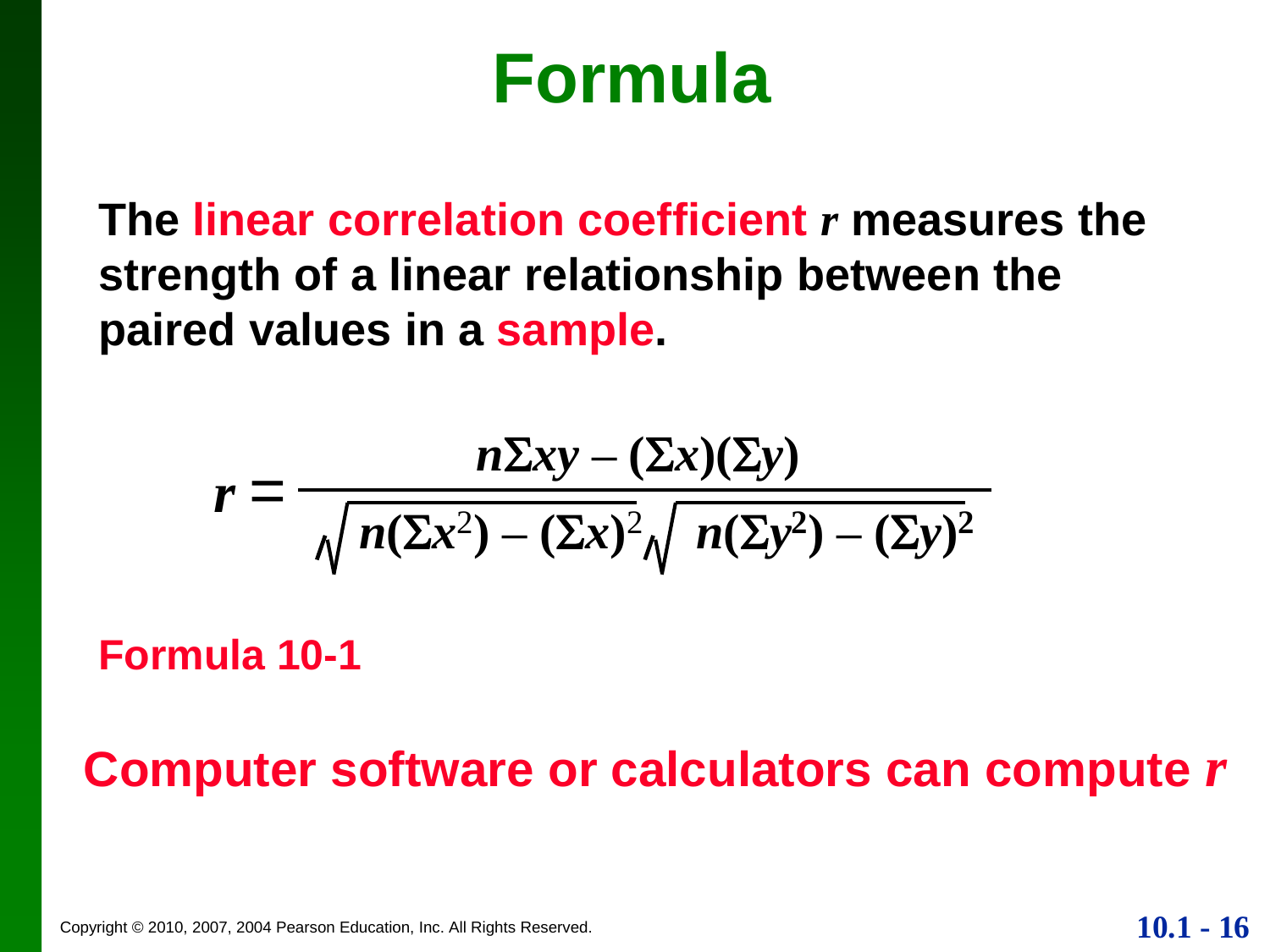# **Interpreting** *r*

**Using Table A-6: If the absolute value of the computed value of** *r***, denoted |***r***|, exceeds the value in Table A-6, conclude that there is a linear correlation. Otherwise, there is not sufficient evidence to support the conclusion of a linear correlation.**

**Using Software: If the computed** *P***-value is less than or equal to the significance level, conclude that there is a linear correlation. Otherwise, there is not sufficient evidence to support the conclusion of a linear correlation.**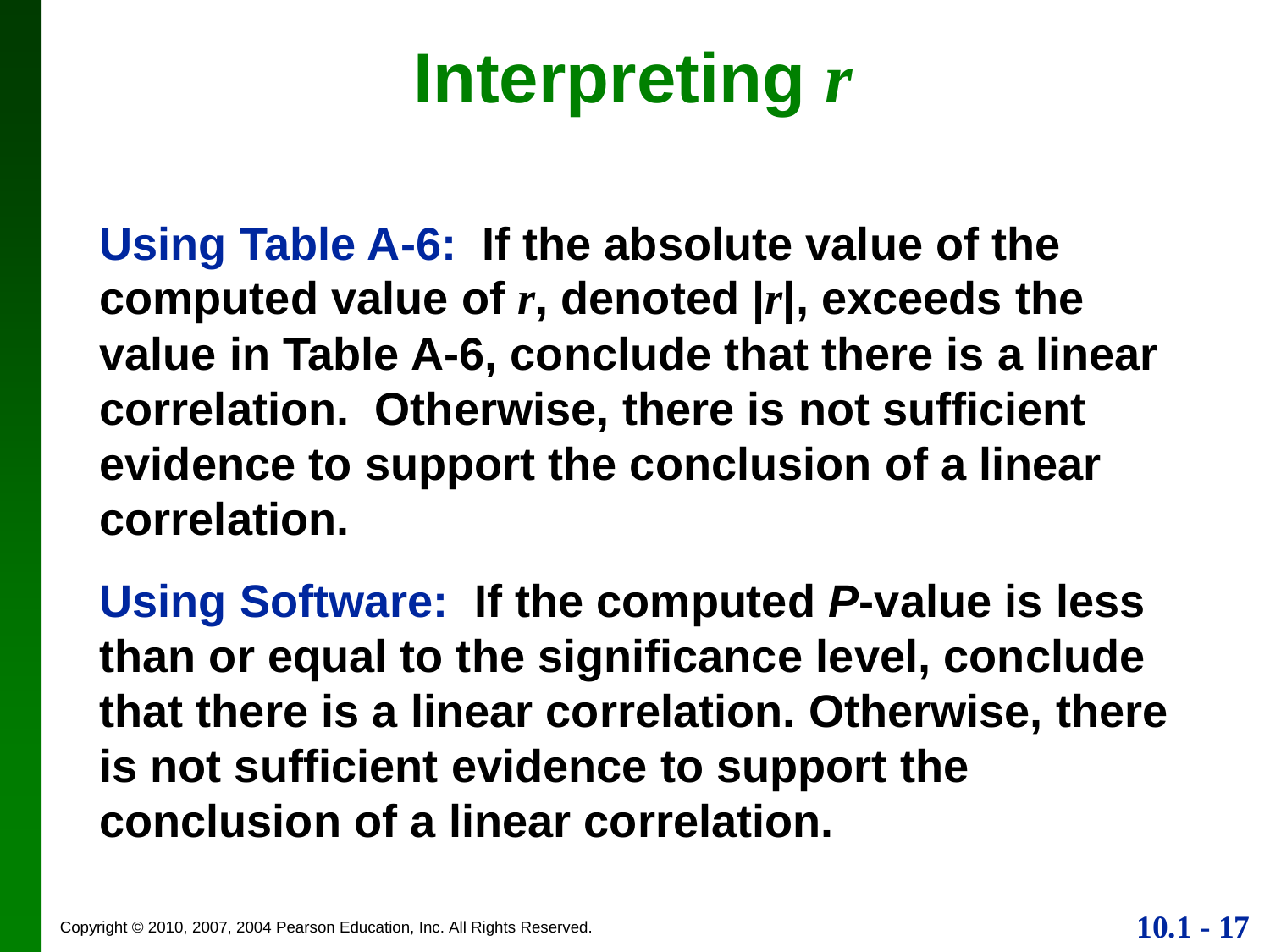# **Caution**

**Know that the methods of this section apply to a** *linear* **correlation. If you conclude that there does not appear to be linear correlation, know that it is possible that there might be some other association that is not linear.**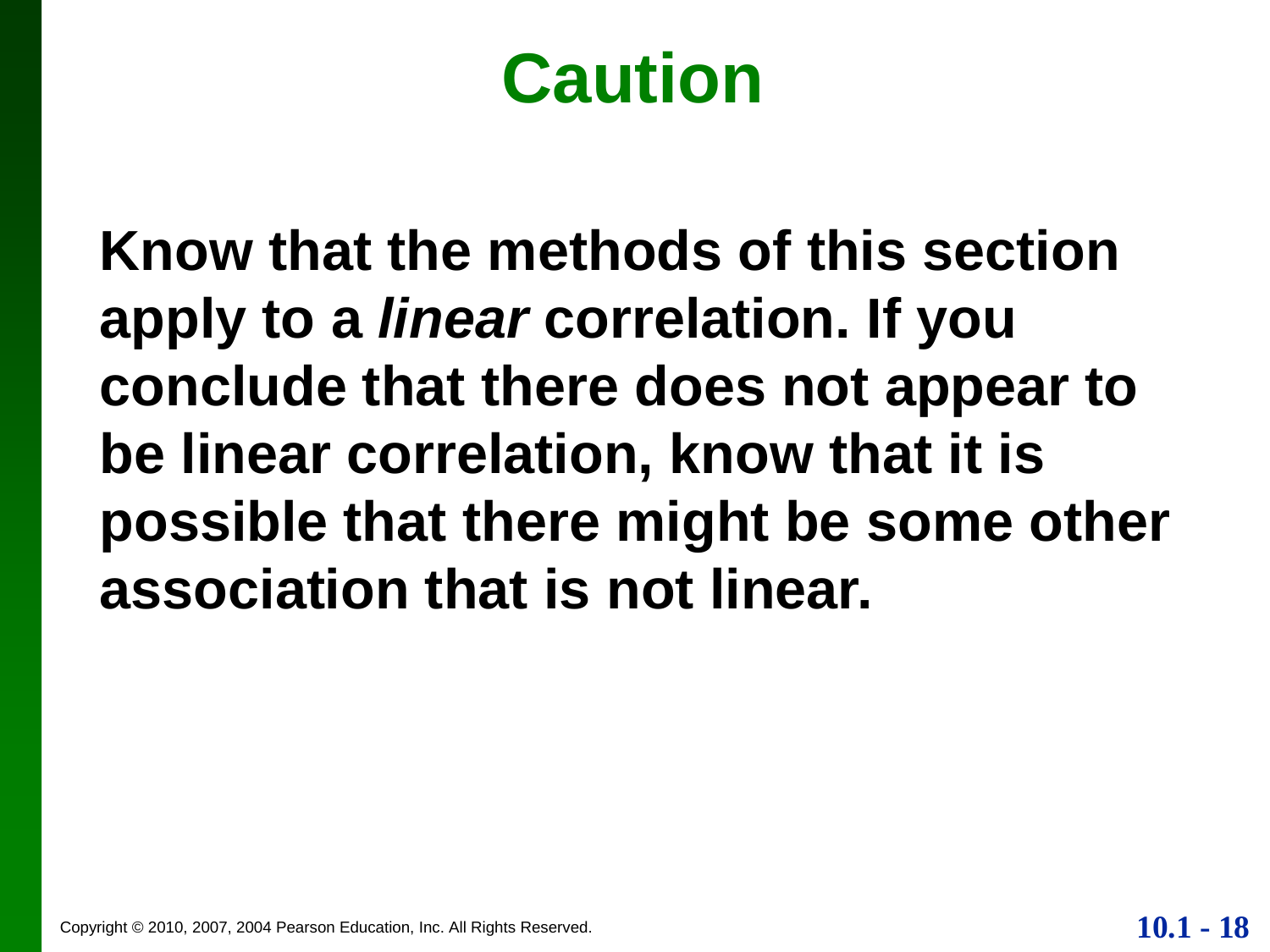**Rounding the Linear Correlation Coefficient** *r*

**<del><b>☆ Round to three decimal places**</del> **so that it can be compared to critical values in Table A-6.**

**Use calculator or computer if possible.**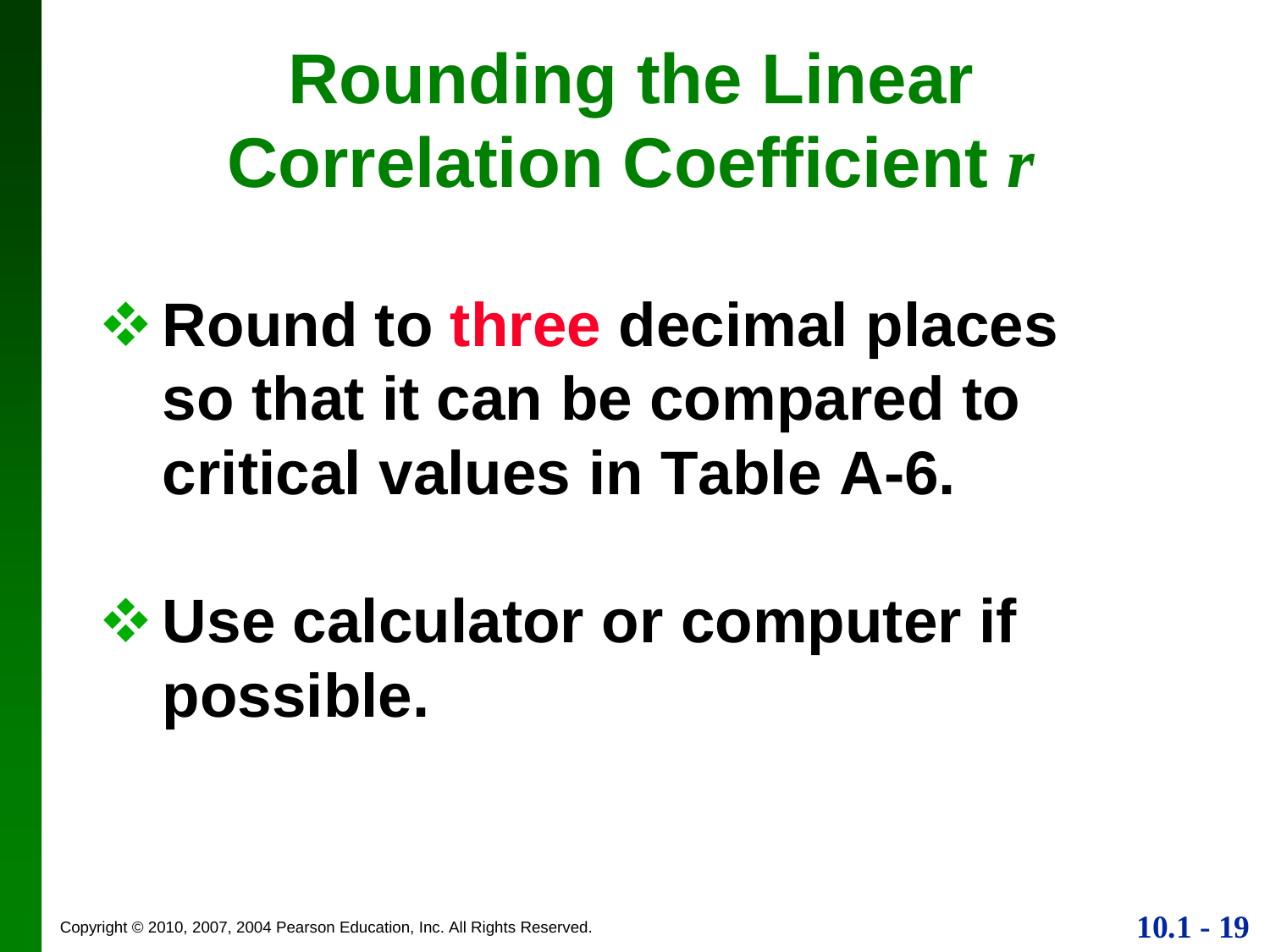# **Properties of the Linear Correlation Coefficient** *r*

#### 1.  $-1 \le r \le 1$

- **2. if all values of either variable are converted to a different scale, the value of** *r* **does not change.**
- **3. The value of** *r* **is not affected by the choice of** *x* **and** *y***. Interchange all** *x-* **and** *y-***values and the value of** *r* **will not change.**
- **4.** *r* **measures strength of a linear relationship.**
- **5.** *r* **is very sensitive to outliers, they can dramatically affect its value.**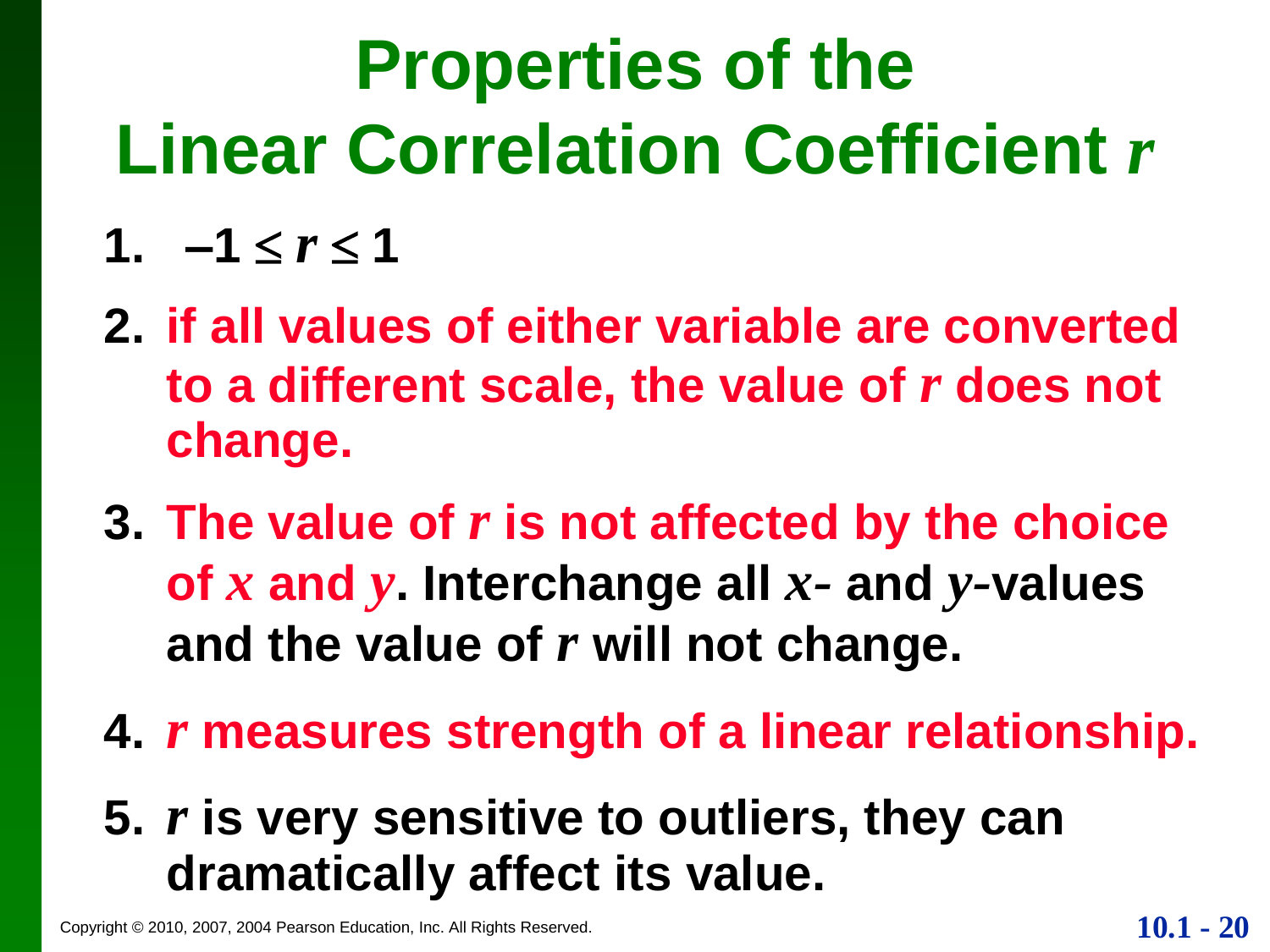**The paired pizza/subway fare costs from Table 10-1 are shown here in Table 10-2. Use computer software with these paired sample values to find the value of the linear correlation coefficient** *r* **for the paired sample data.**

**Requirements are satisfied: simple random sample of quantitative data; Minitab scatterplot approximates a straight line; scatterplot shows no outliers - see next slide**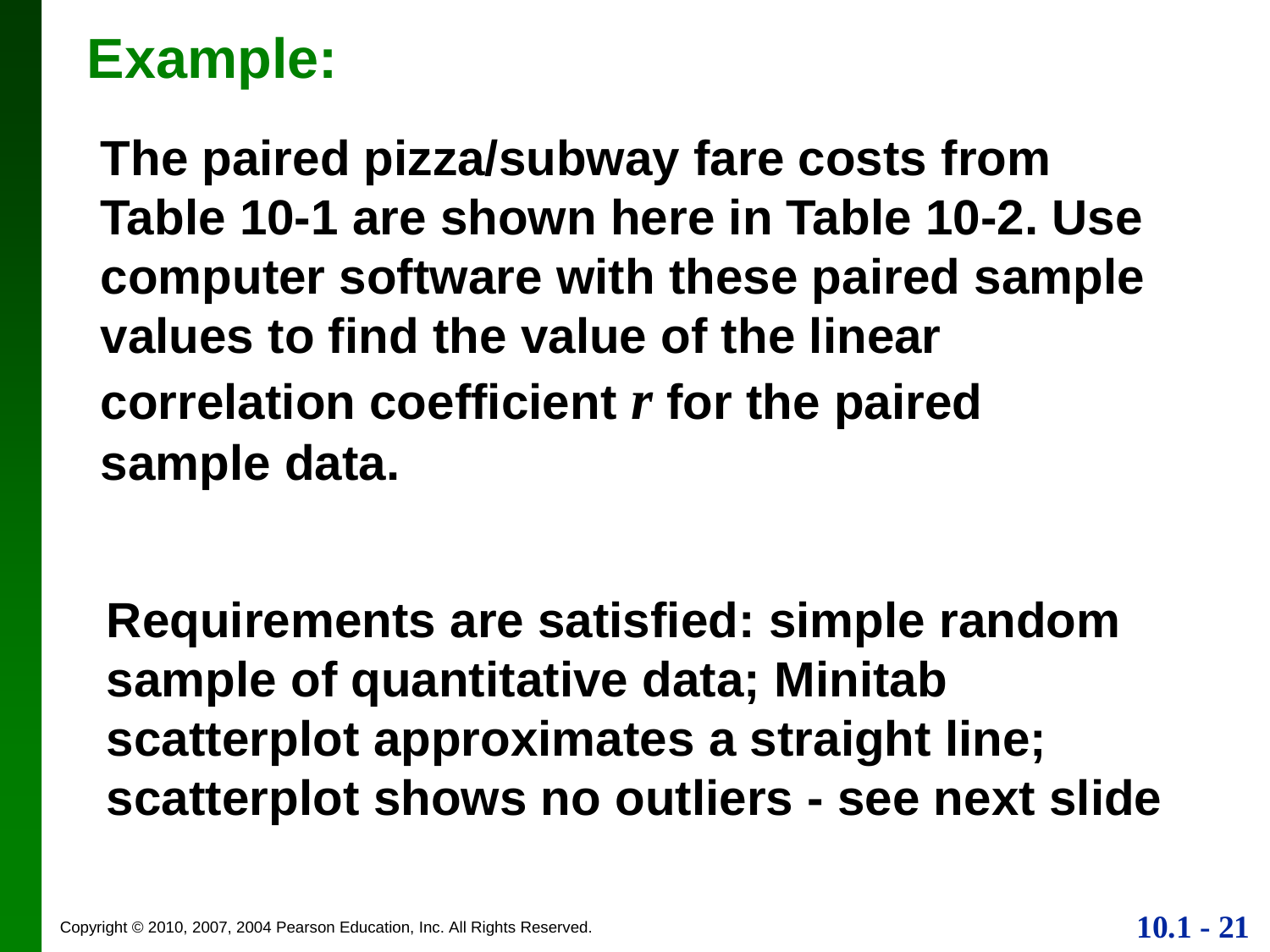

#### **Using software or a calculator,** *r* **is automatically calculated:**

#### **MINITAB**

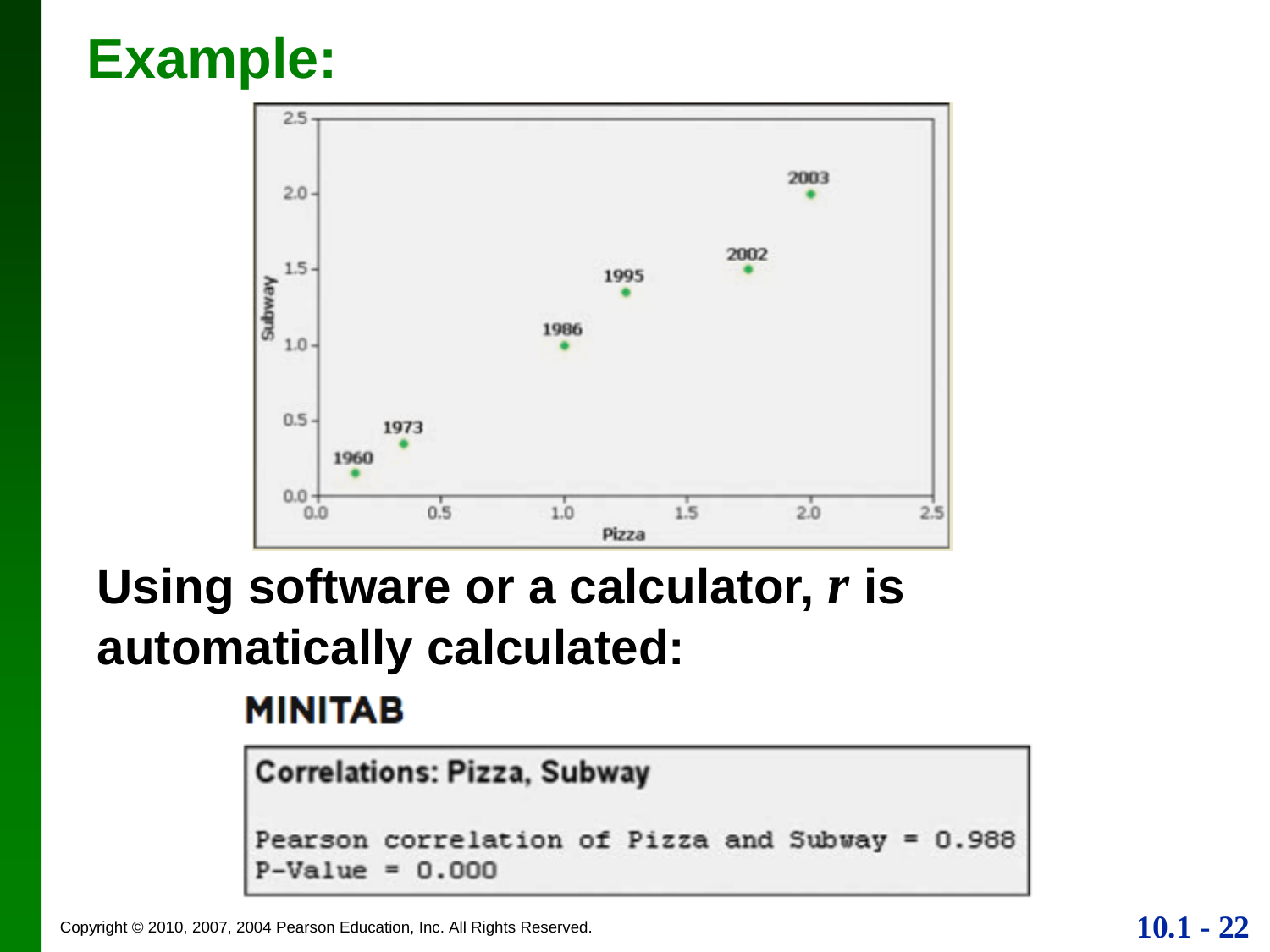**Interpreting the Linear Correlation Coefficient** *r*

**Using Table A-6 to Interpret** *r***:**

**If |***r***| exceeds the value in Table A-6, conclude that there is a linear correlation. Otherwise, there is not sufficient evidence to support the conclusion of a linear correlation.**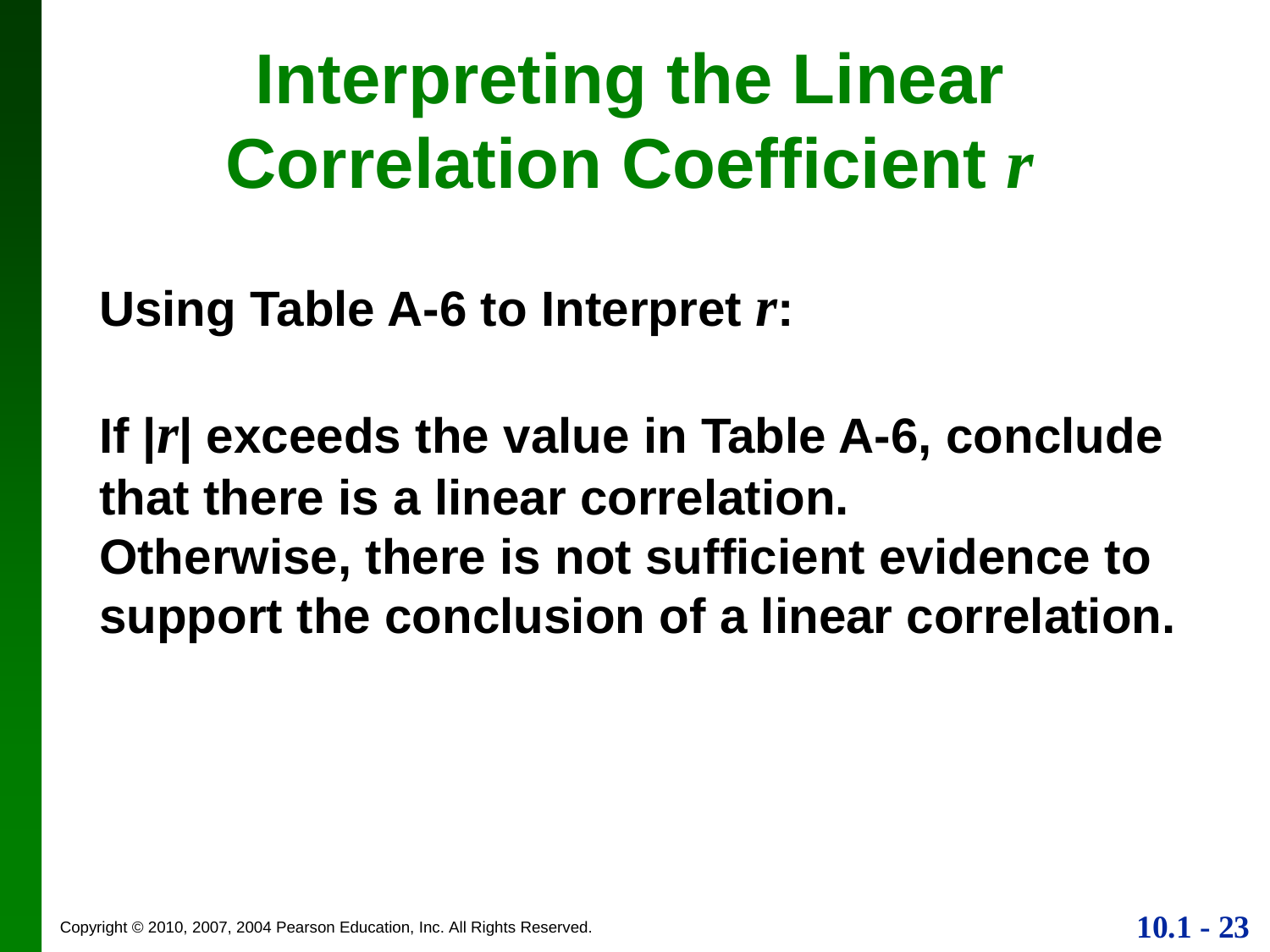# **Interpreting the Linear Correlation Coefficient** *r*



#### **Critical Values from Table A-6 and the Computed Value of** *r*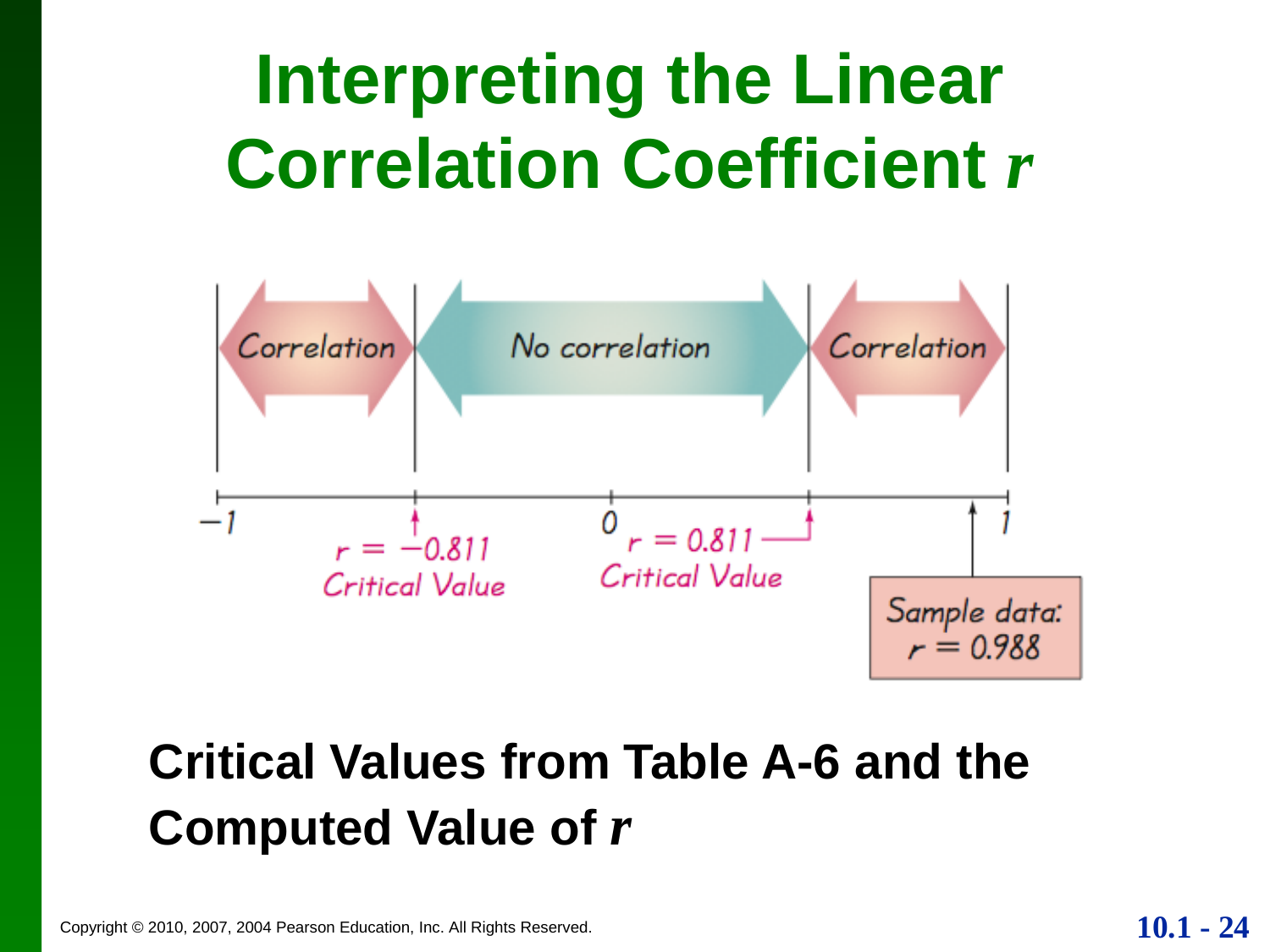**Using a 0.05 significance level, interpret the**  value of  $r = 0.117$  found using the 62 pairs of **weights of discarded paper and glass listed in Data Set 22 in Appendix B. When the paired data are used with computer software, the** *P***-value is found to be 0.364. Is there sufficient evidence to support a claim of a linear correlation between the weights of discarded paper and glass?**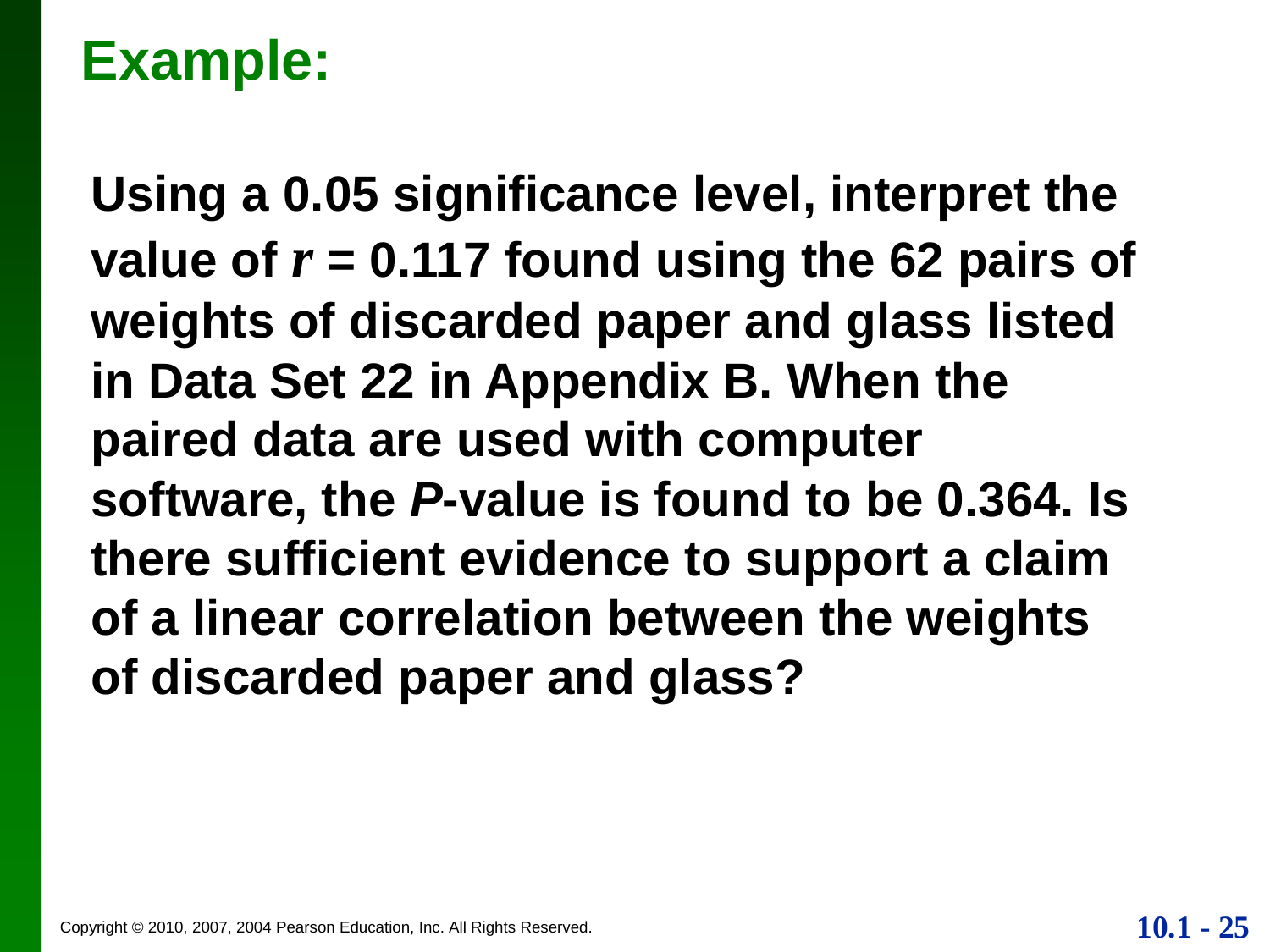**Using Table A-6 to Interpret** *r***:**

**If we refer to Table A-6 with** *n* **= 62 pairs of sample data, we obtain the critical value of**  0.254 (approximately) for  $\alpha$  = 0.05. Because **|0.117| does not exceed the value of 0.254 from Table A-6, we conclude that there is not sufficient evidence to support a claim of a linear correlation between weights of discarded paper and glass.**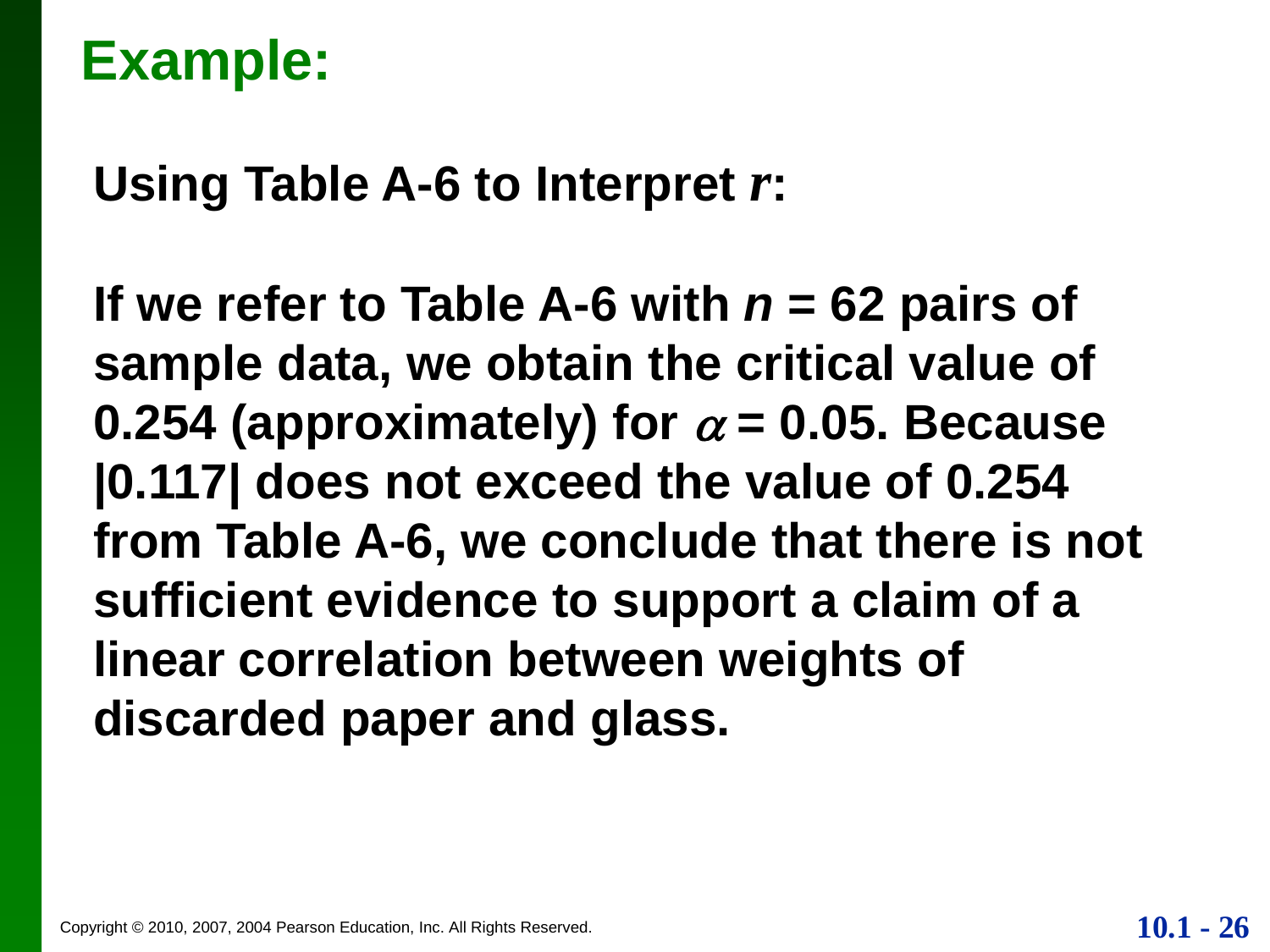# **Interpreting** *r***: Explained Variation**

### **The value of** *r* **2 is the proportion of the variation in** *y* **that is explained by the linear relationship between** *x* **and** *y***.**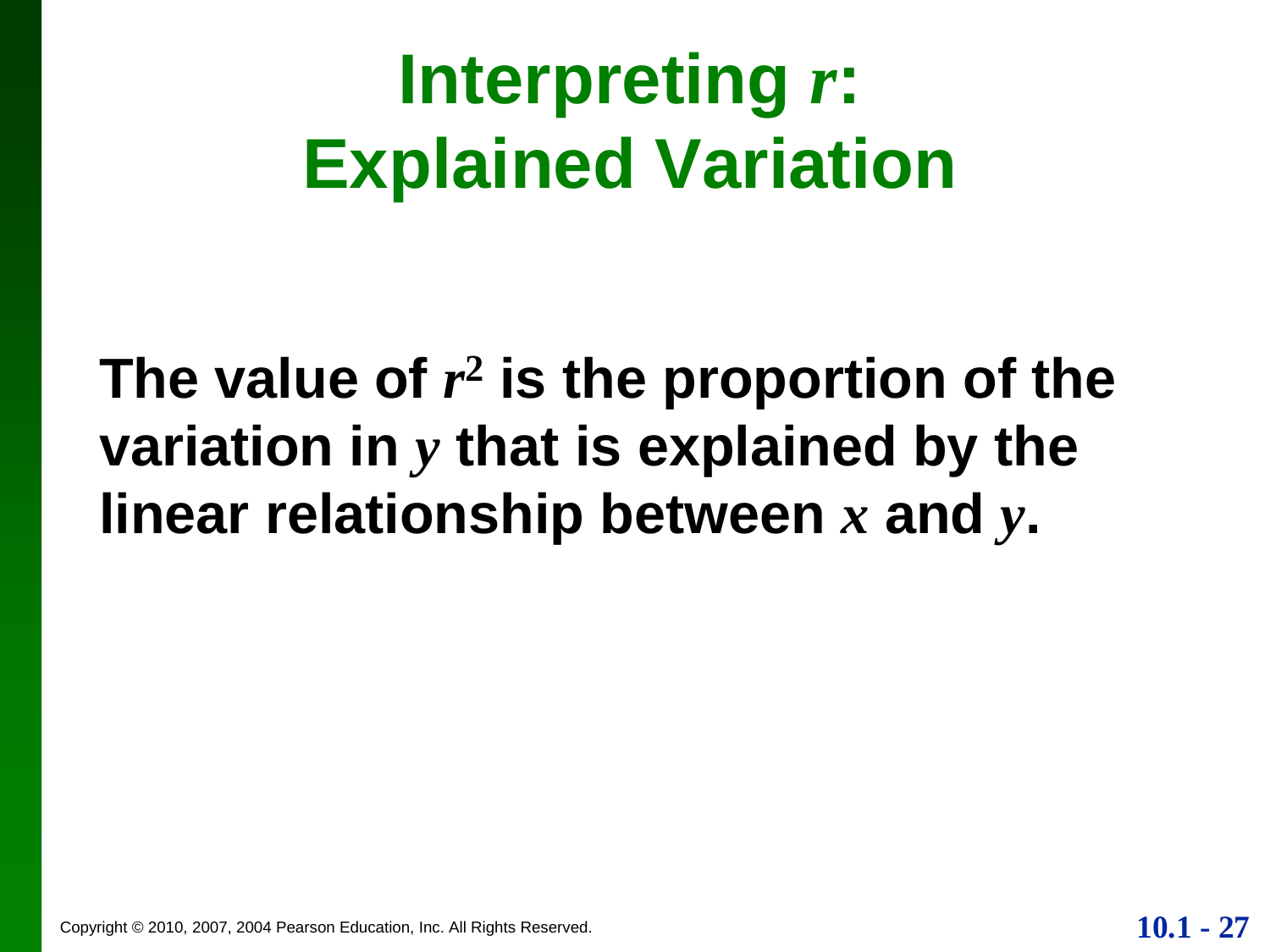**Using the pizza subway fare costs in Table 10-2, we have found that the linear correlation coefficient is** *r* **= 0.988. What proportion of the variation in the subway fare can be explained by the variation in the costs of a slice of pizza?**

#### **With**  $r = 0.988$ **, we get**  $r^2 = 0.976$ **.**

Copyright © 2010, 2007, 2004 Pearson Education, Inc. All Rights Reserved. **10.1 - 28 We conclude that 0.976 (or about 98%) of the variation in the cost of a subway fares can be explained by the linear relationship between the costs of pizza and subway fares. This implies that about 2% of the variation in costs of subway fares cannot be explained by the costs of pizza.**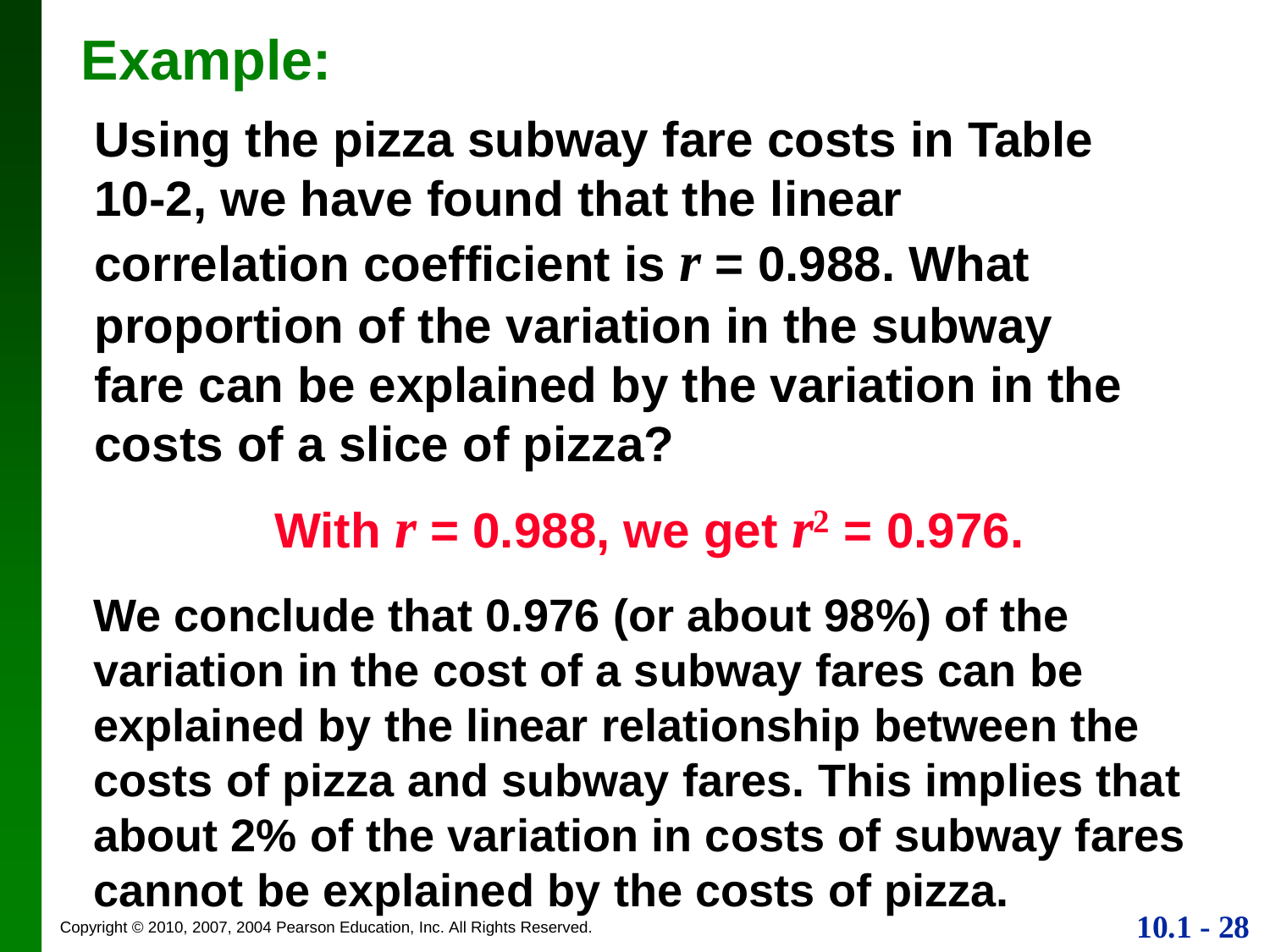# **Common Errors Involving Correlation**

- **1. Causation: It is wrong to conclude that correlation implies causality.**
- **2. Averages: Averages suppress individual variation and may inflate the correlation coefficient.**
- **3. Linearity: There may be some relationship between** *x* **and** *y* **even when there is no linear correlation.**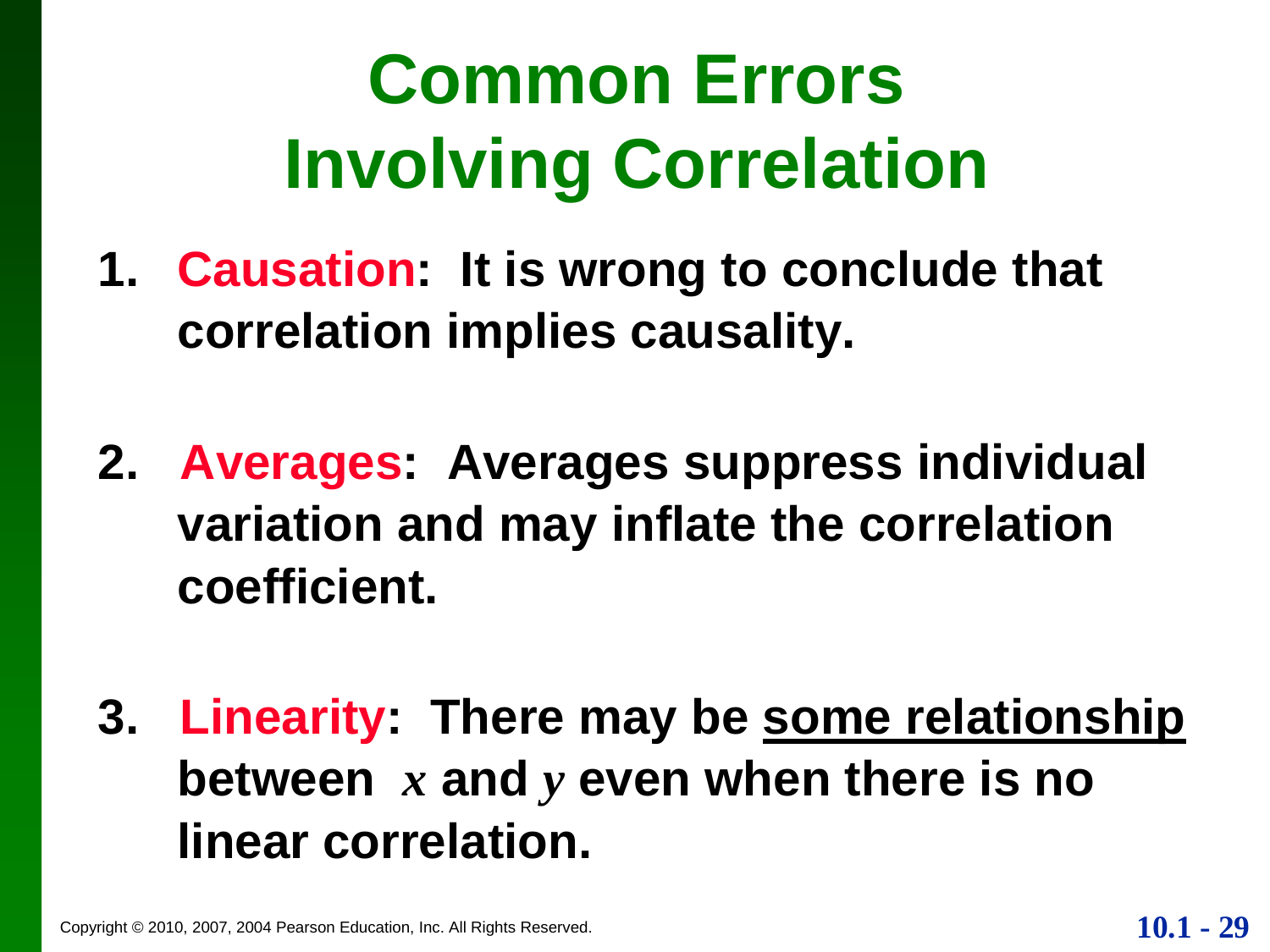**Caution**

### **Know that correlation does not imply causality.**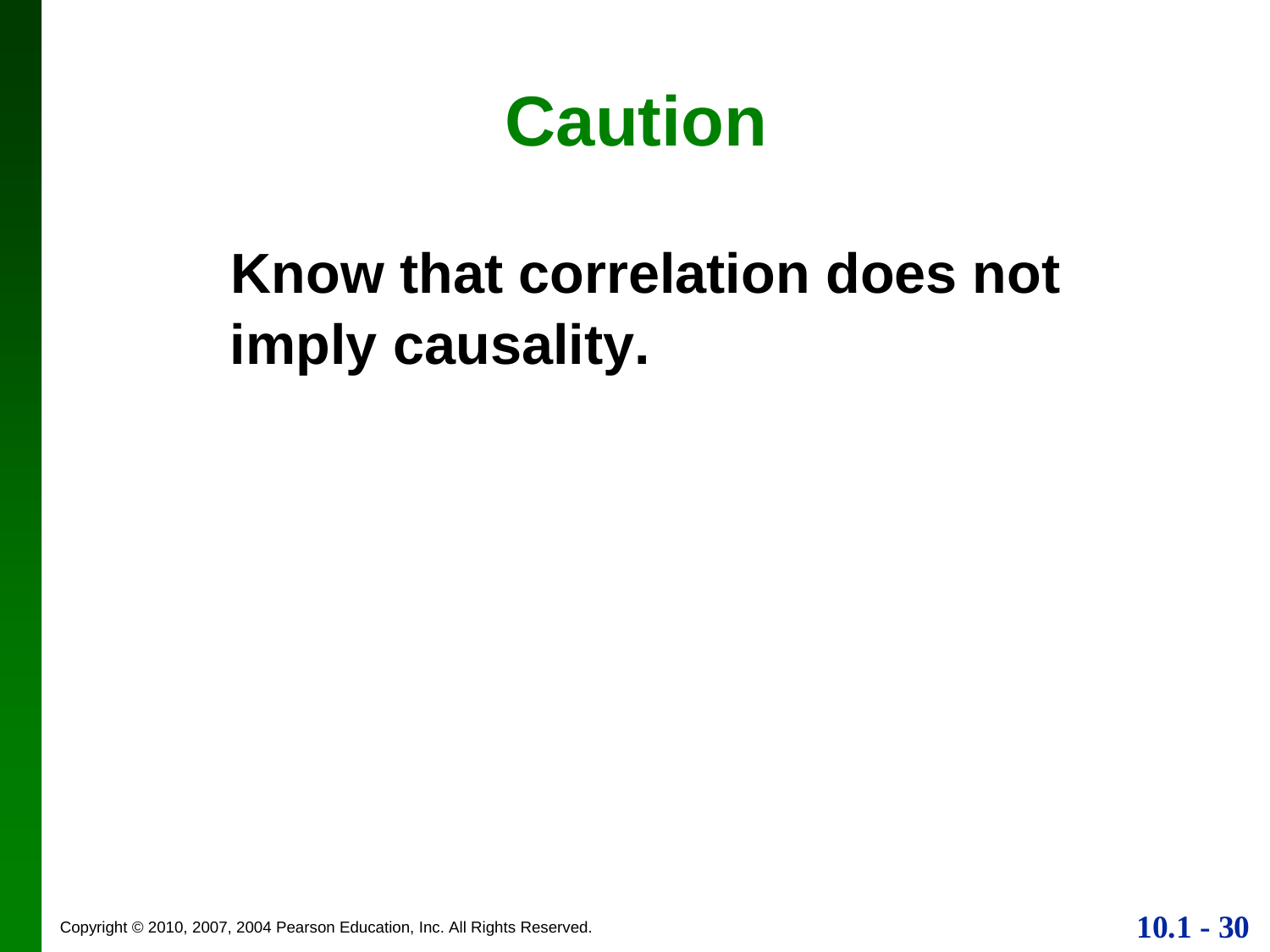# **Section 10-3 Regression**

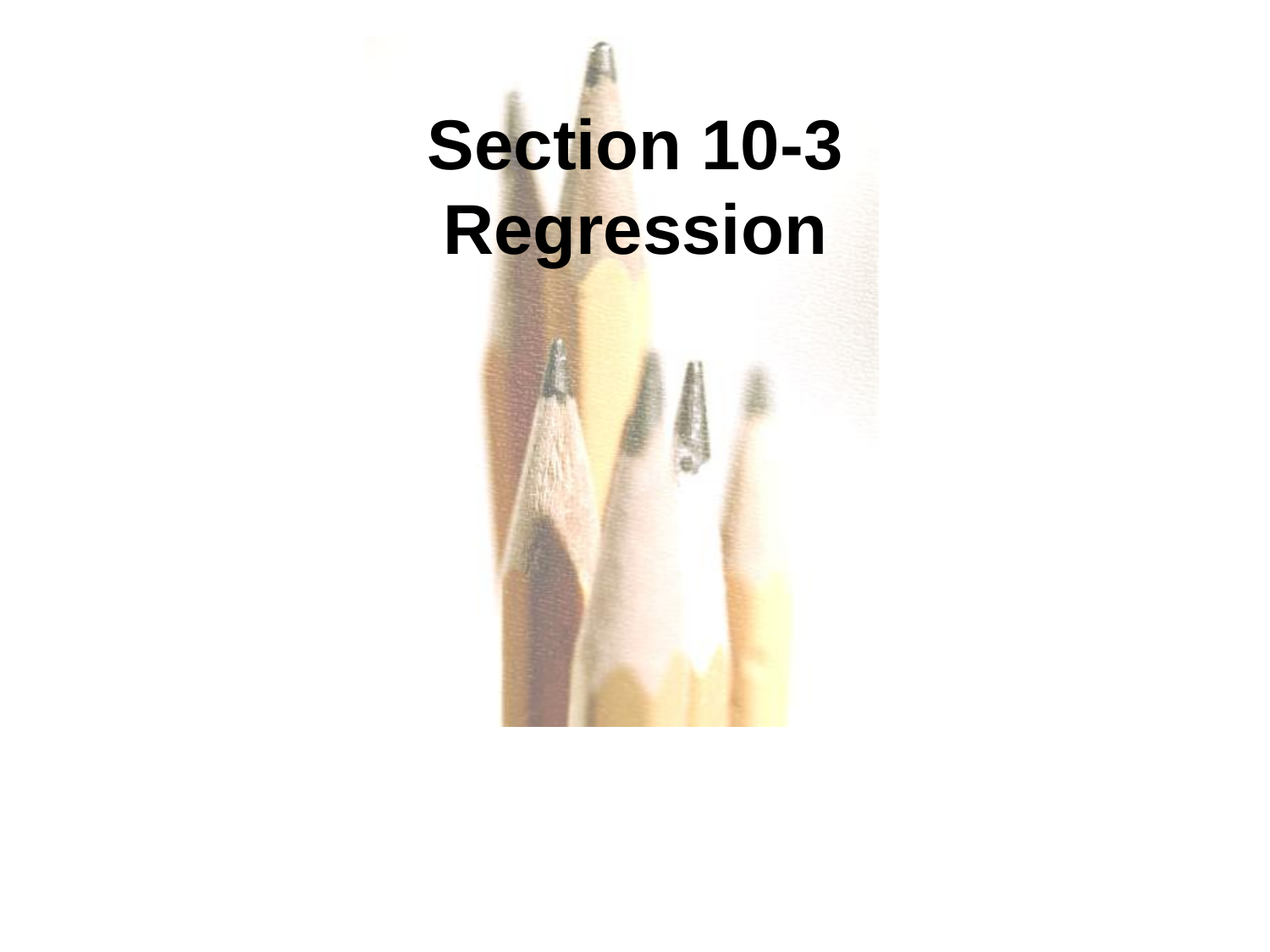

**In part 1 of this section we find the equation of the straight line that best fits the paired sample data. That equation algebraically describes the relationship between two variables.** 

**The best-fitting straight line is called a regression line and its equation is called the regression equation.**

**In part 2, we discuss marginal change, influential points, and residual plots as tools for analyzing correlation and regression results.**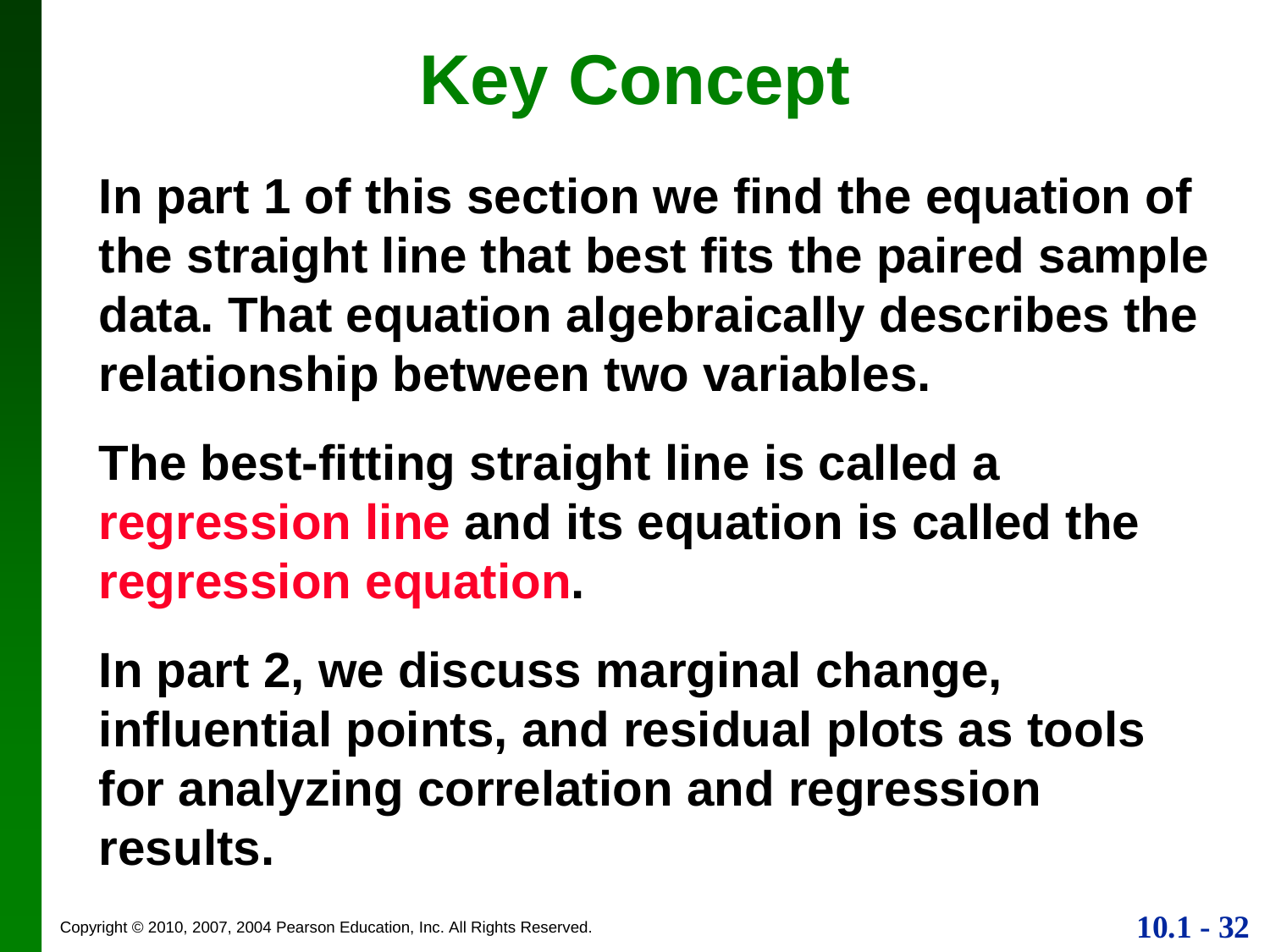#### **Part 1: Basic Concepts of Regression**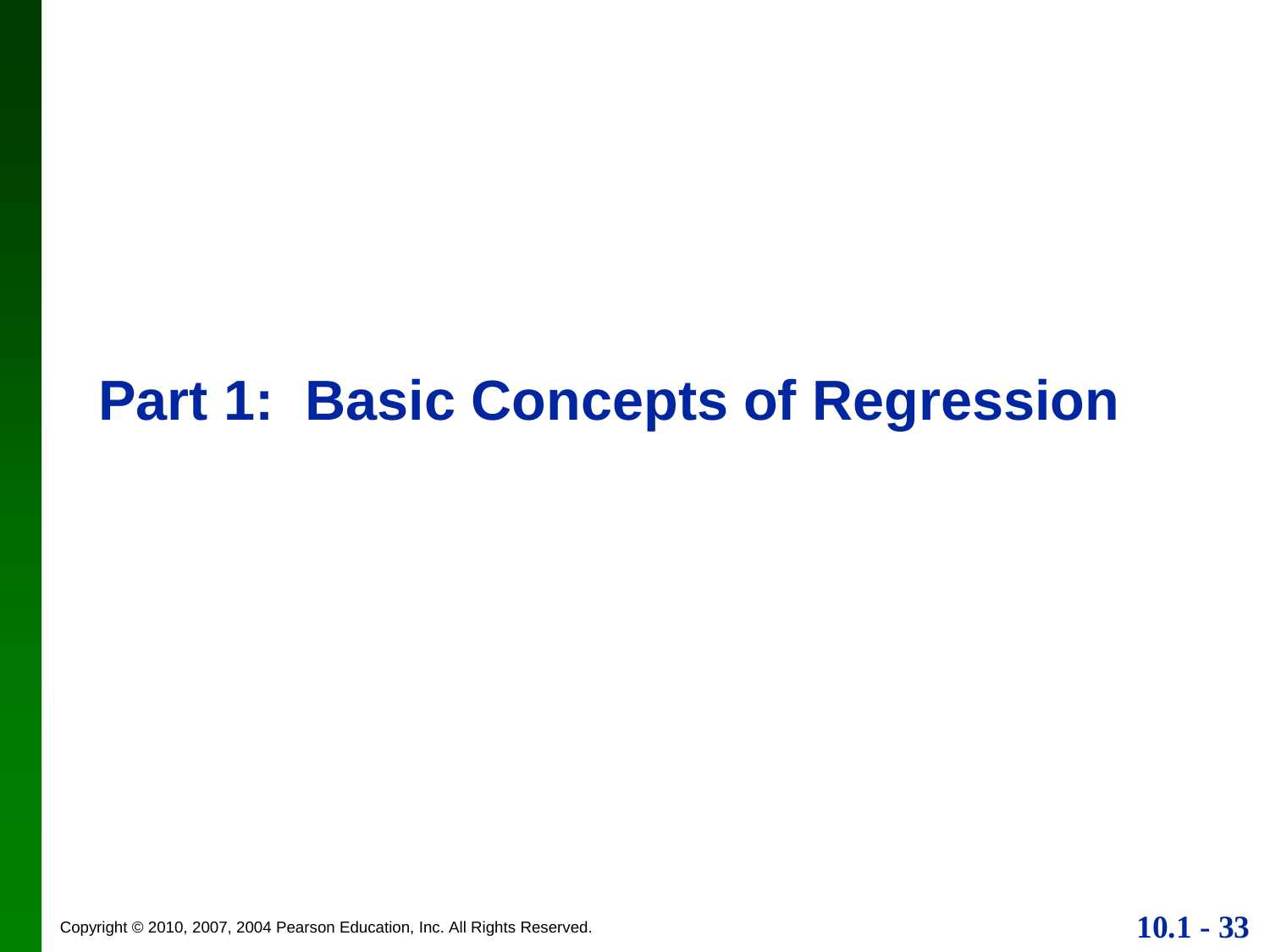# **Regression**

**The regression equation expresses a relationship between** *x* **(called the explanatory variable, predictor variable or**  independent variable), and  $\hat{y}$  (called the **response variable or dependent variable).**

**The typical equation of a straight line**  $y = mx + b$  is expressed in the form  $\hat{y} = b_0 + b_1x$ , where  $b_0$  is the *y*-intercept and  $b_1$ **is the slope.**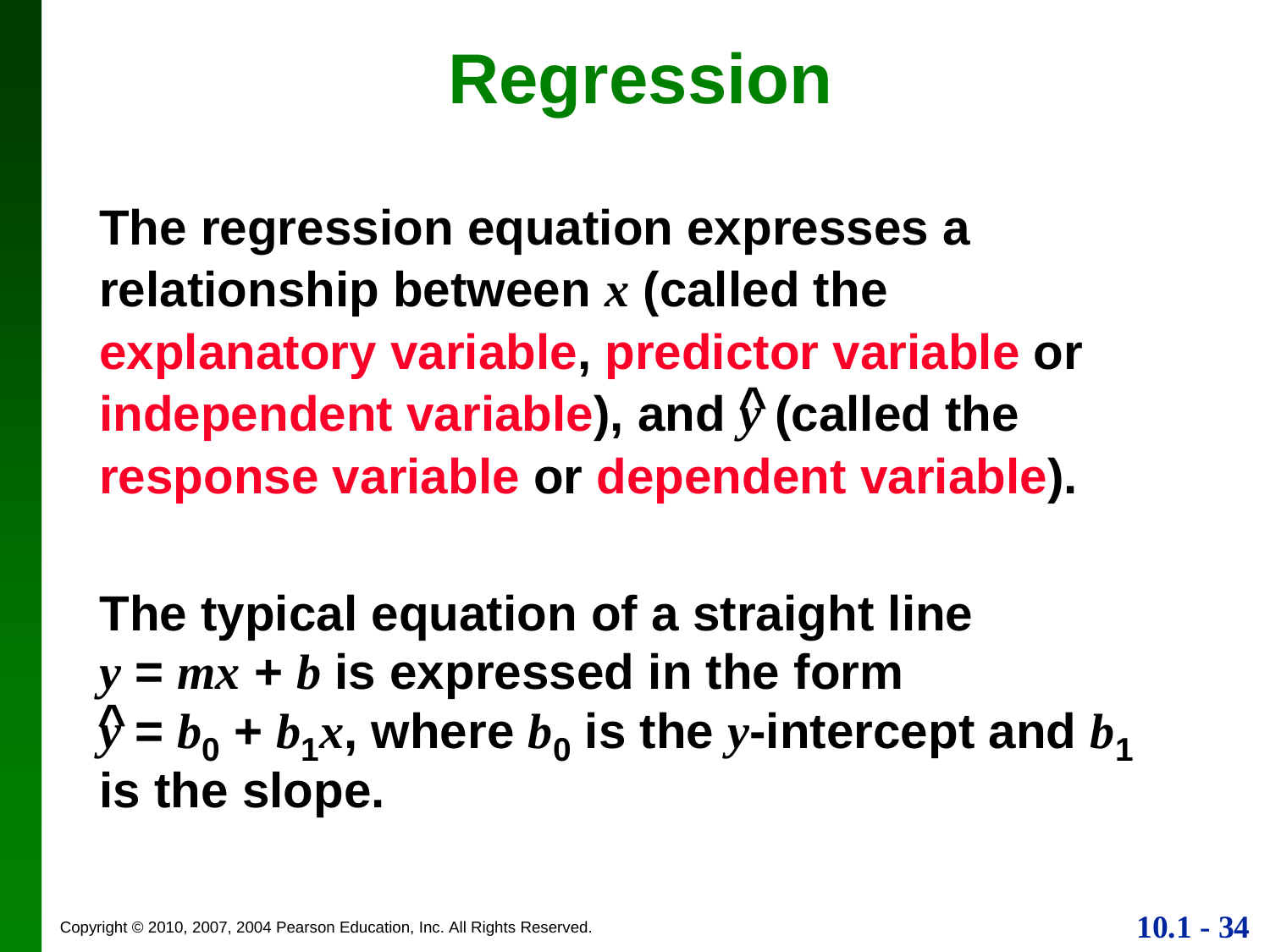# **Definitions**

### **<sup>☆</sup> Regression Equation**

**Given a collection of paired data, the regression equation**

$$
\hat{y} = b_0 + b_1 x
$$

**algebraically describes the relationship between the two variables.**



**The graph of the regression equation is called the regression line (or line of best fit, or least squares line).**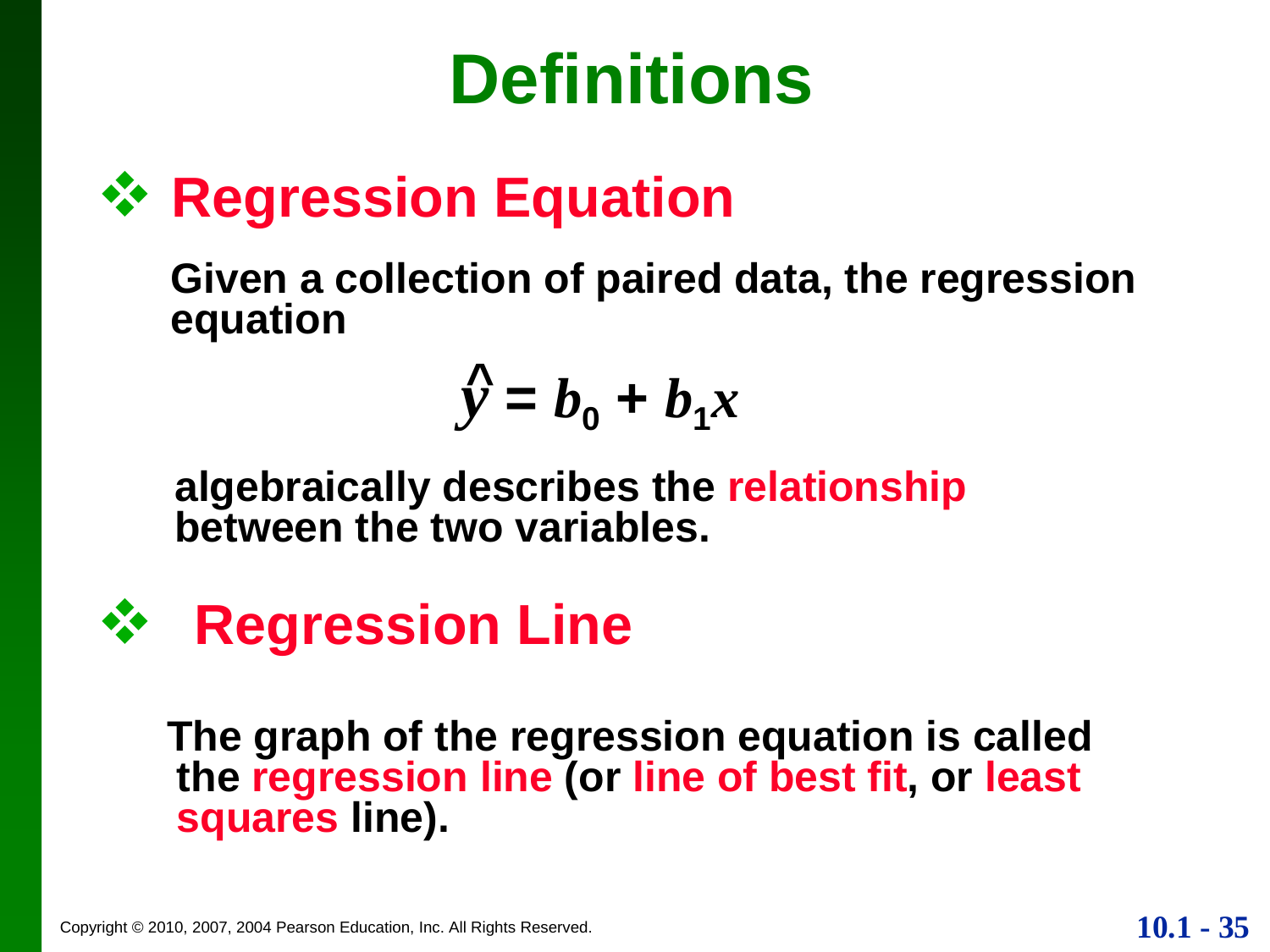# **Notation for Regression Equation**

|                                           | <b>Population</b><br><b>Parameter</b>        | <b>Sample</b><br><b>Statistic</b> |
|-------------------------------------------|----------------------------------------------|-----------------------------------|
| y-intercept of<br>regression equation     | $\beta_0$                                    | $b_{0}$                           |
| <b>Slope of regression</b><br>equation    | $\beta_{1}$                                  | $b_{1}$                           |
| <b>Equation of the</b><br>regression line | $y = \beta_0 + \beta_1 x$ $y' = b_0 + b_1 x$ |                                   |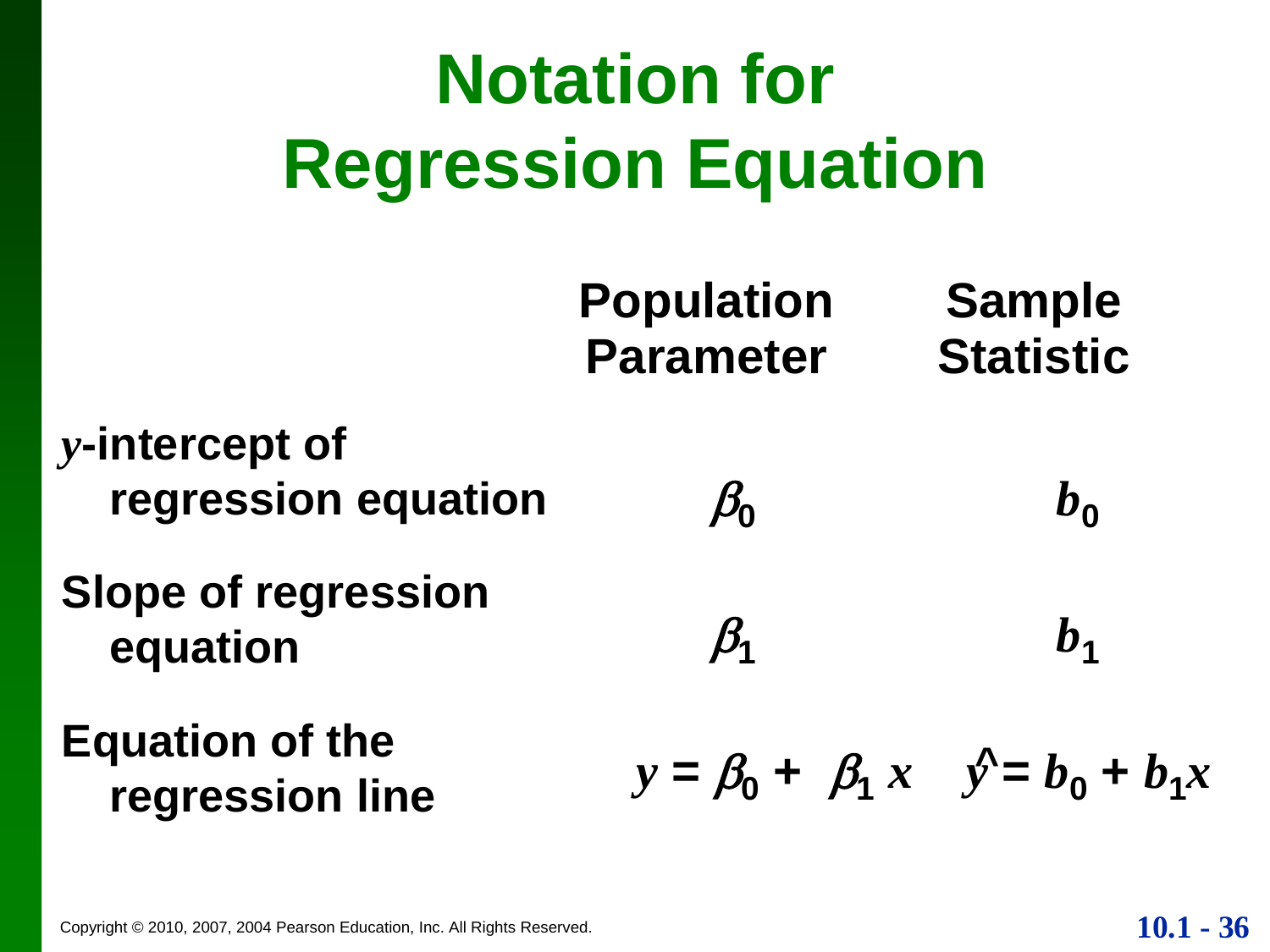# **Requirements**

- **1. The sample of paired**  $(x, y)$  **data is a random sample of quantitative data.**
- **2. Visual examination of the scatterplot shows that the points approximate a straight-line pattern.**
- **3. Any outliers must be removed if they are known to be errors. Consider the effects of any outliers that are not known errors.**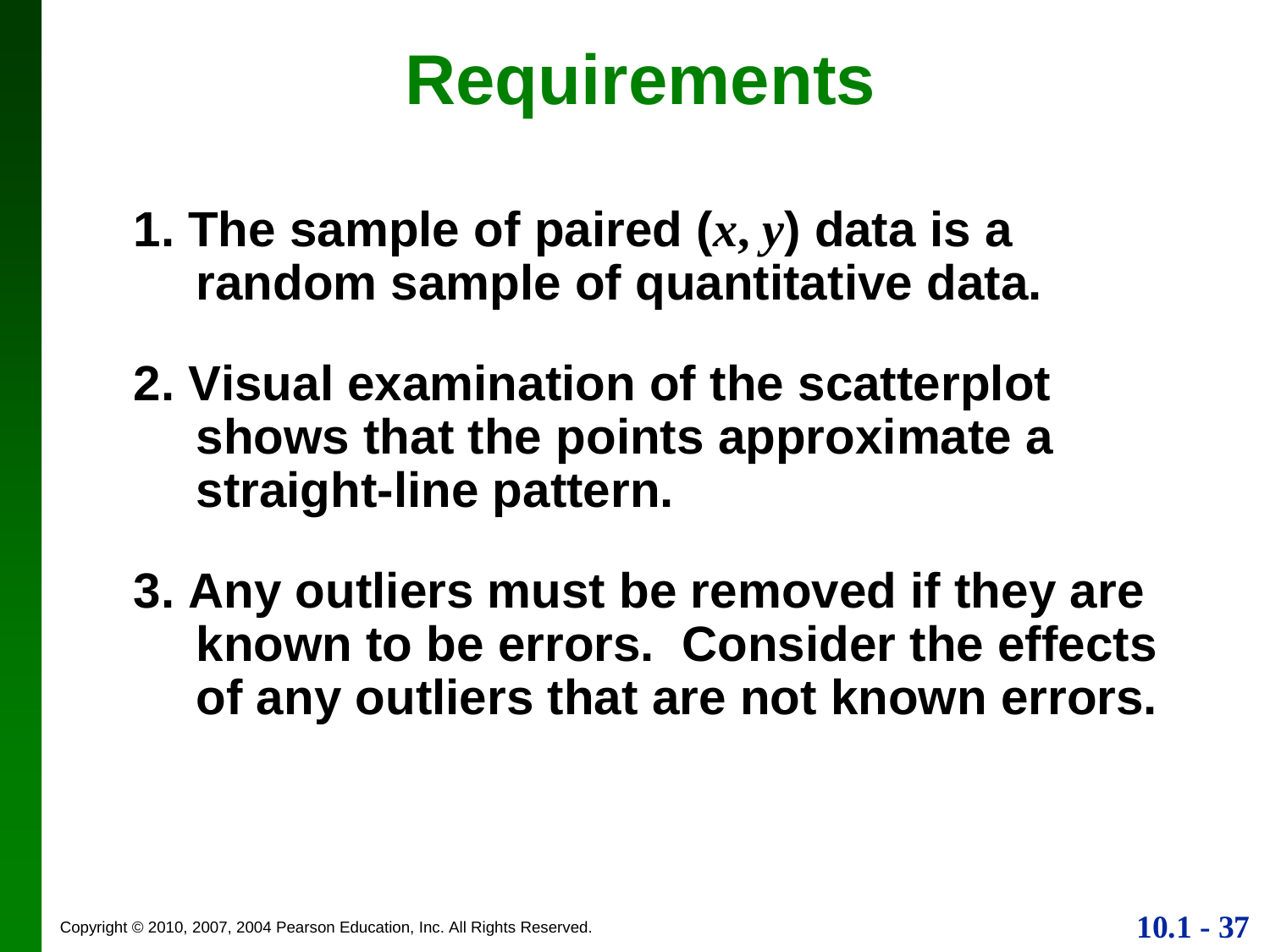**Formulas for** 
$$
b_0
$$
 **and**  $b_1$   
\n**Formula 10-3** 
$$
b_1 = r \frac{s_y}{s_x}
$$
 (slope)

Formula 10-4 
$$
b_0 = \overline{y} - b_1\overline{x}
$$
 (y-intercept)

#### **calculators or computers can compute these values**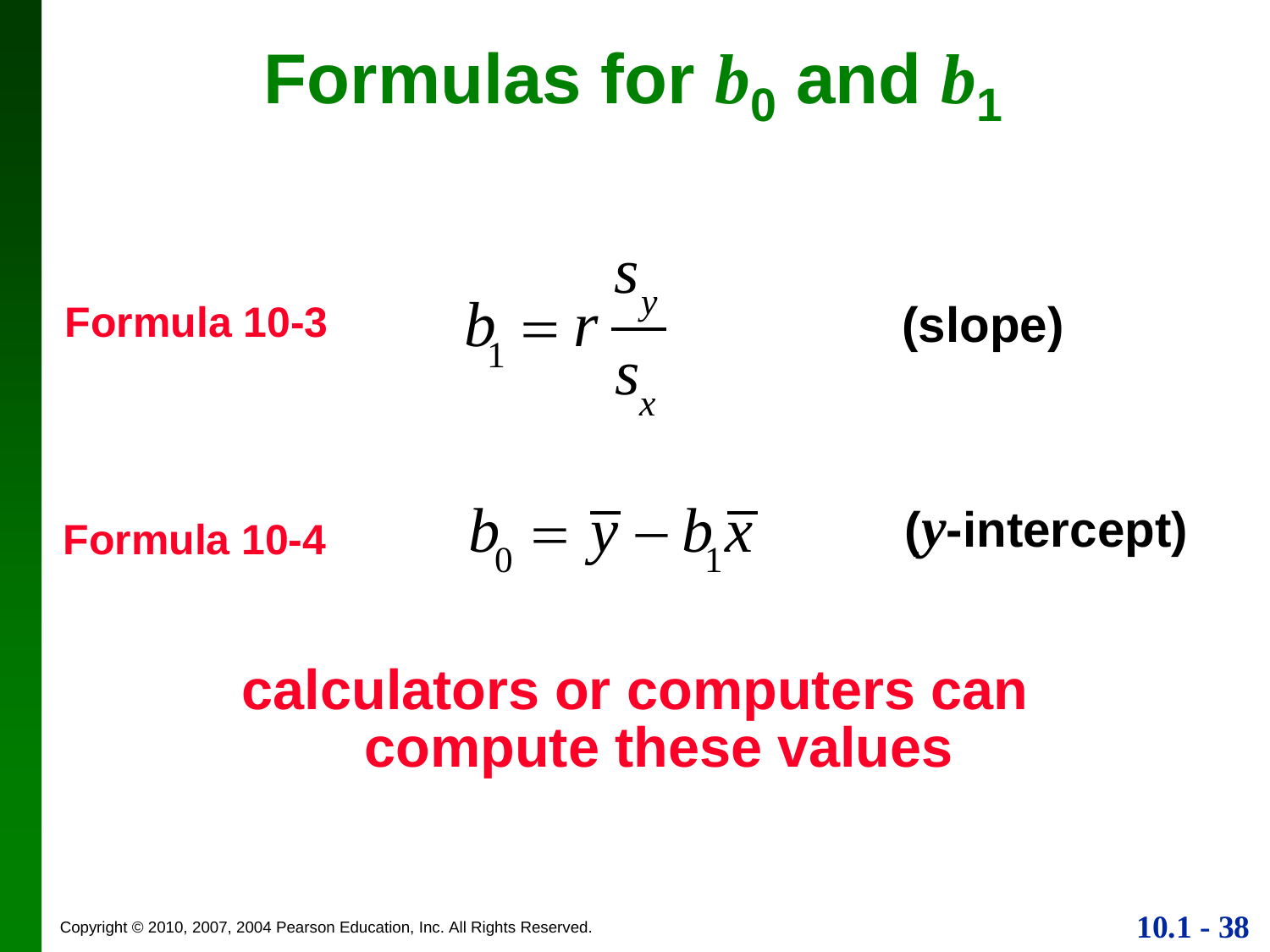# **Special Property**

# **The regression line fits the sample points best.**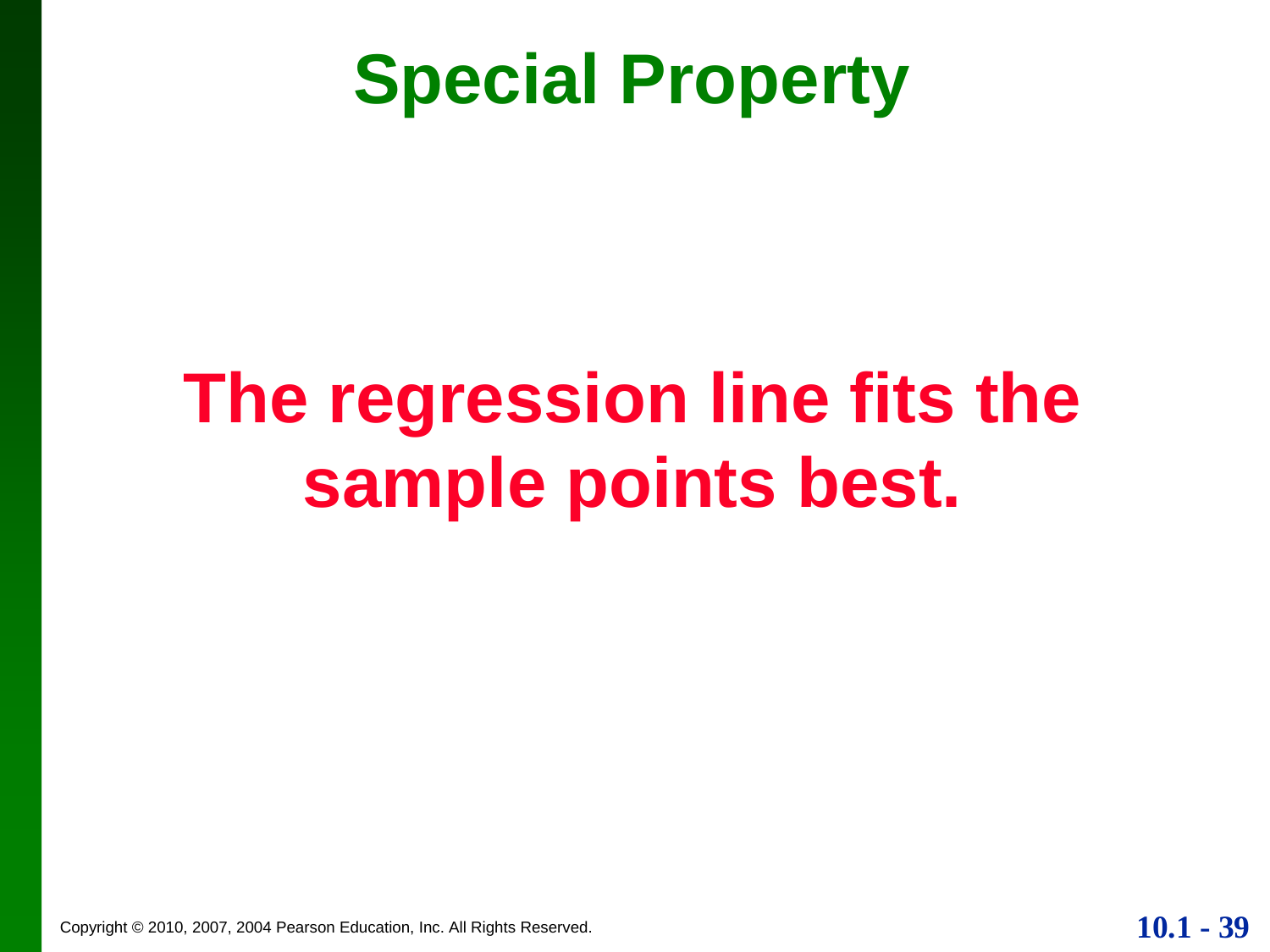# **Rounding the y-intercept**  $b<sub>0</sub>$ and the Slope  $b_1$

### **☆ Round to three significant digits.**

### $\diamond$  **If you use the formulas 10-3 and 10-4, do not round intermediate values.**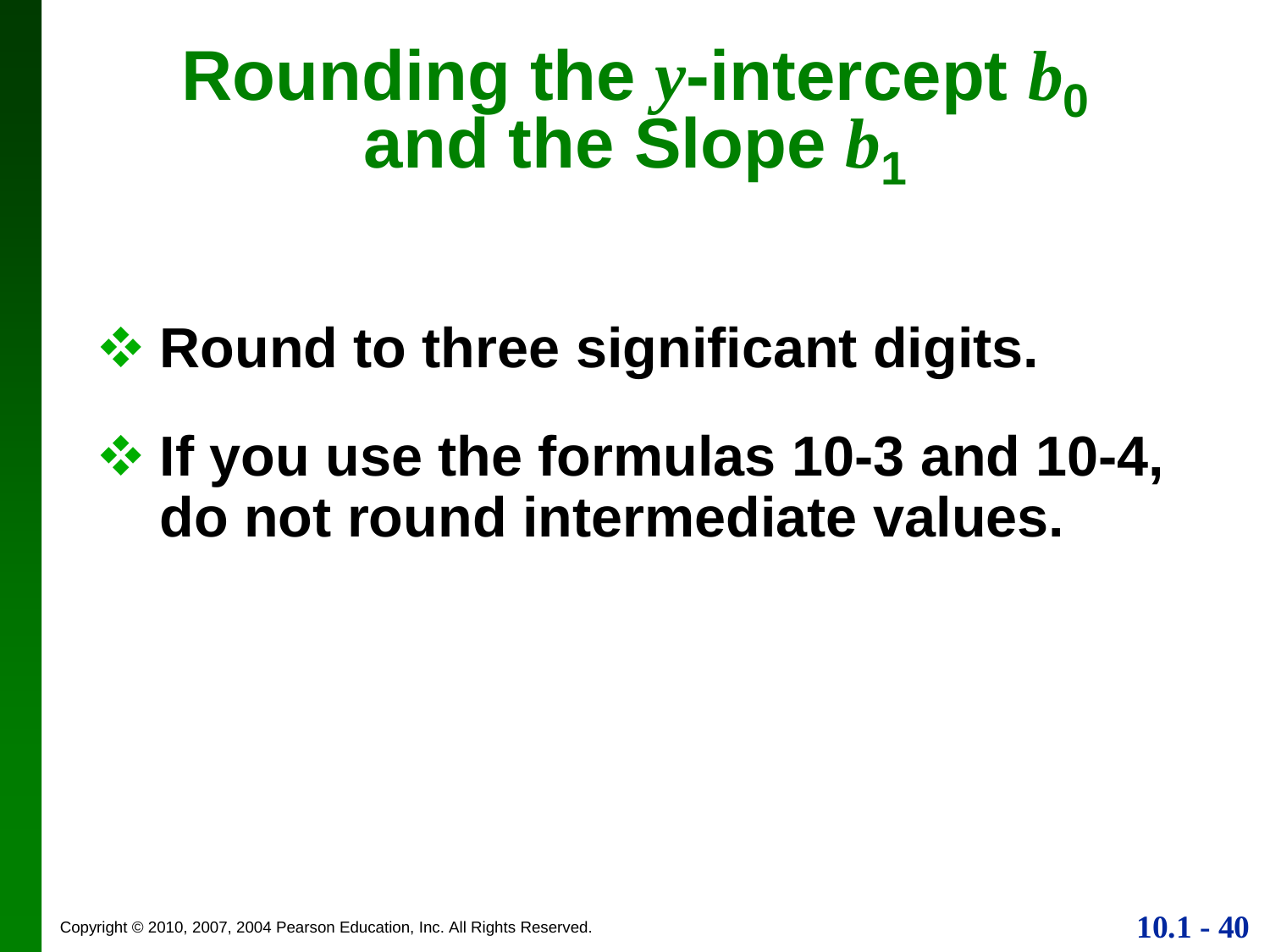**Refer to the sample data given in Table 10-1 in the Chapter Problem. Use technology to find the equation of the regression line in which the explanatory variable (or** *x* **variable) is the cost of a slice of pizza and the response variable (or**  *y* **variable) is the corresponding cost of a subway fare.** 

#### Table 10-1 Cost of a Slice of Pizza, Subway Fare, and the CPI

| Year          | 1960 | 1973 | 1986  | 1995  | 2002  | 2003  |
|---------------|------|------|-------|-------|-------|-------|
| Cost of Pizza | 0.15 | 0.35 | 1.00  | 1.25  | 1.75  | 2.00  |
| Subway Fare   | 0.15 | 0.35 | 1.00  | 1.35  | 1.50  | 2.00  |
| <b>CPI</b>    | 30.2 | 48.3 | 112.3 | 162.2 | 191.9 | 197.8 |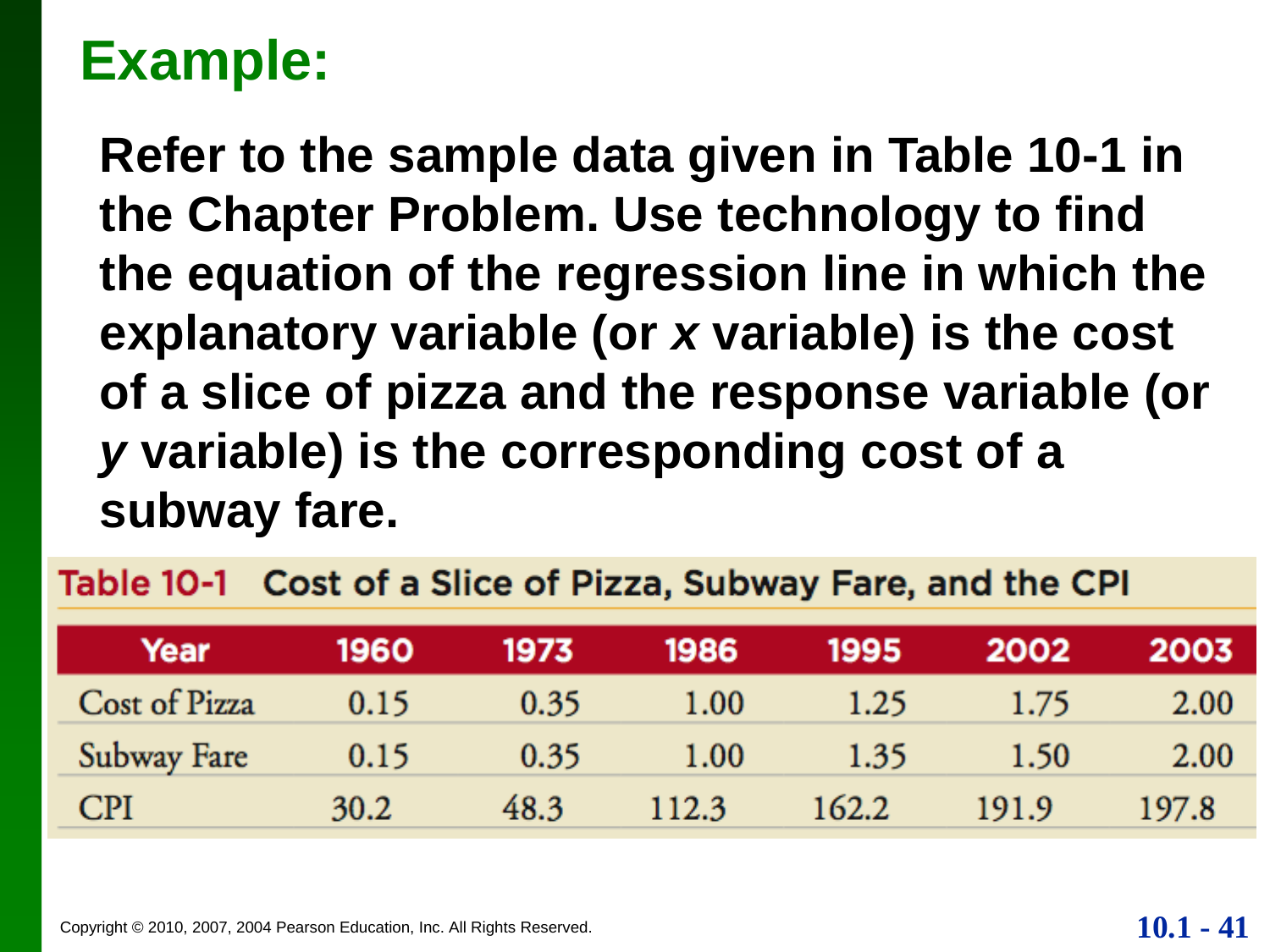#### **Requirements are satisfied: simple random sample; scatterplot approximates a straight line; no outliers**

**Here are results from four different technologies** 

#### **STATDISK**

Regression Results:  $Y = b0 + b1x$ : Y Intercept, b0: 0.0345602 Slope, b1: 0.9450214

#### **EXCEL**

|              | Coefficients | <b>Standard Error</b> |
|--------------|--------------|-----------------------|
| Intercept    | 0.034560171  | 0.095012806           |
| X Variable 1 | 0.945021381  | 0.074457849           |

#### **MINITAB**

**Regression Analysis: Subway versus Pizza** 

```
The regression equation is
Subway = 0.0346 + 0.945 Pizza
```
#### **TI-83/84 PLUS**

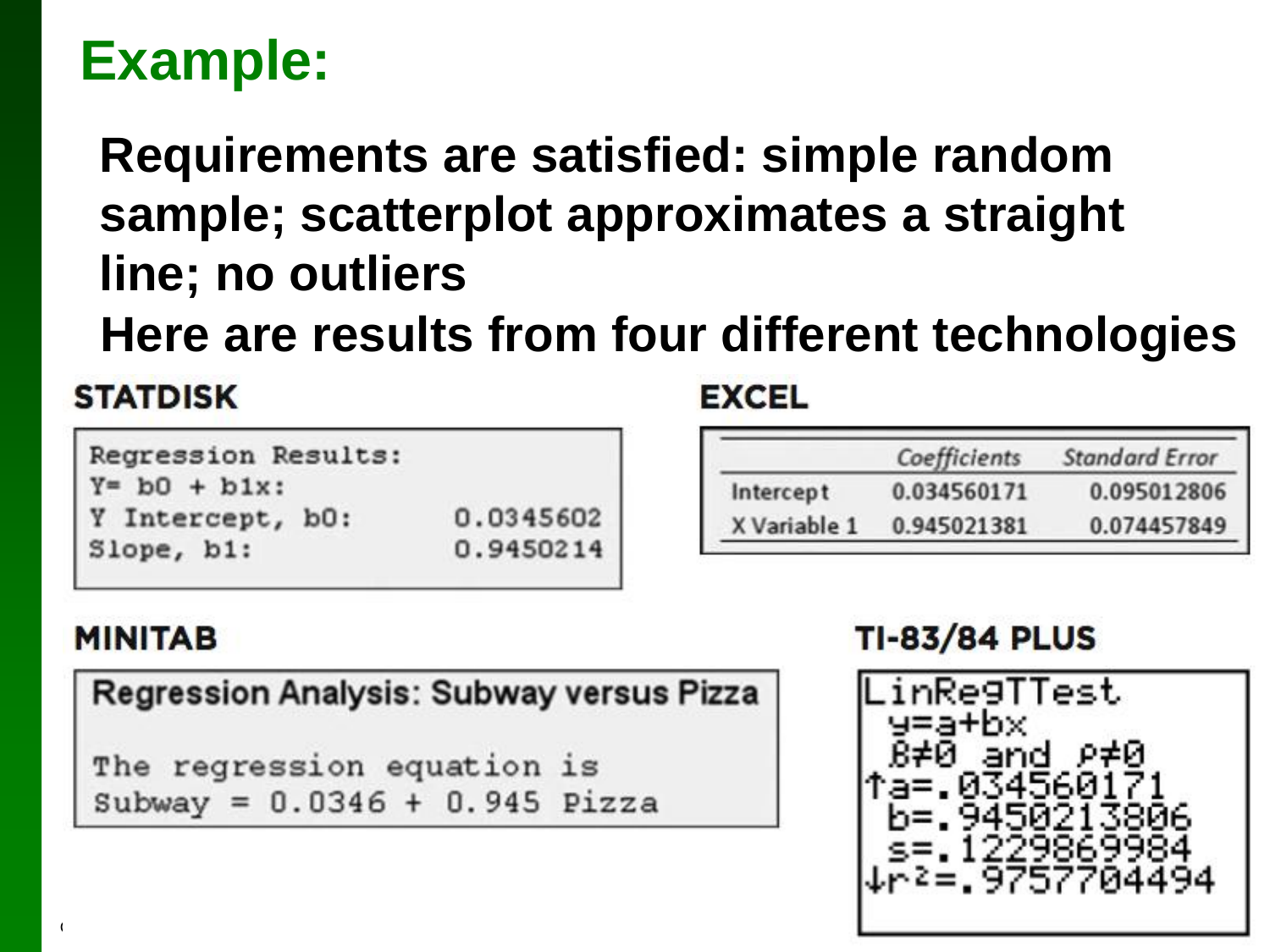**All of these technologies show that the regression equation can be expressed as**  $\hat{y}$  = 0.0346 +0.945*x*, where  $\hat{y}$  is the predicted **cost of a subway fare and** *x* **is the cost of a slice of pizza.**  $\hat{N} = 0.0346 + 0.945x$  where  $\hat{N}$ 

**We should know that the regression equation is an estimate of the true regression equation. This estimate is based on one particular set of sample data, but another sample drawn from the same population would probably lead to a slightly different equation.**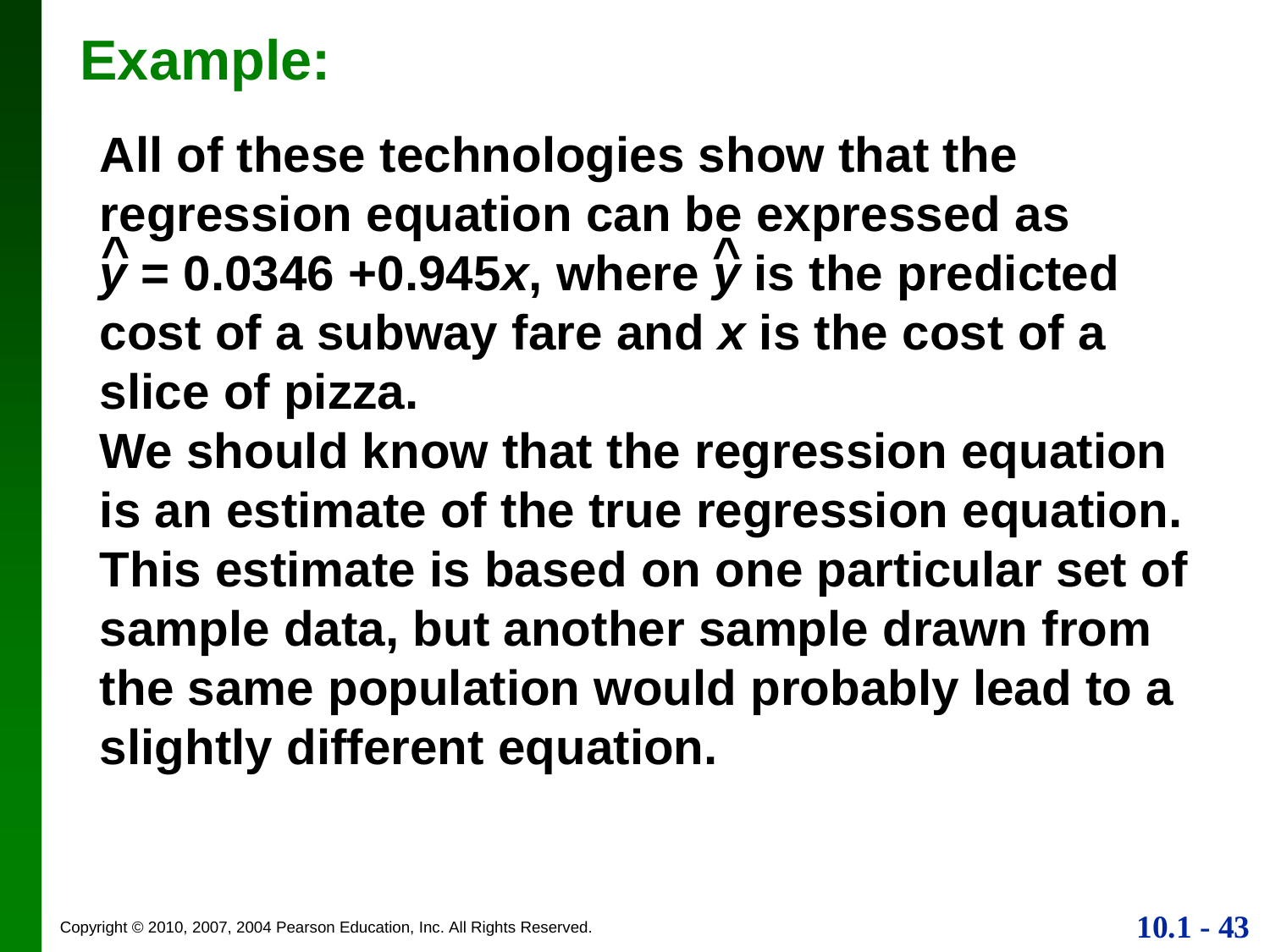#### **Graph the regression equation**

# gression equation<br> $\hat{y} = 0.0346 + 0.945x$  $\hat{\hat{y}}$  $\begin{aligned} \text{ession equation} \\ &= 0.0346 + 0.945x \\ \text{time Example } \end{aligned}$

**(from the preceding Example) on the scatterplot of the pizza/subway fare data and examine the graph to subjectively determine how well the regression line fits the data.**

**On the next slide is the Minitab display of the scatterplot with the graph of the regression line included. We can see that the regression line fits the data quite well.**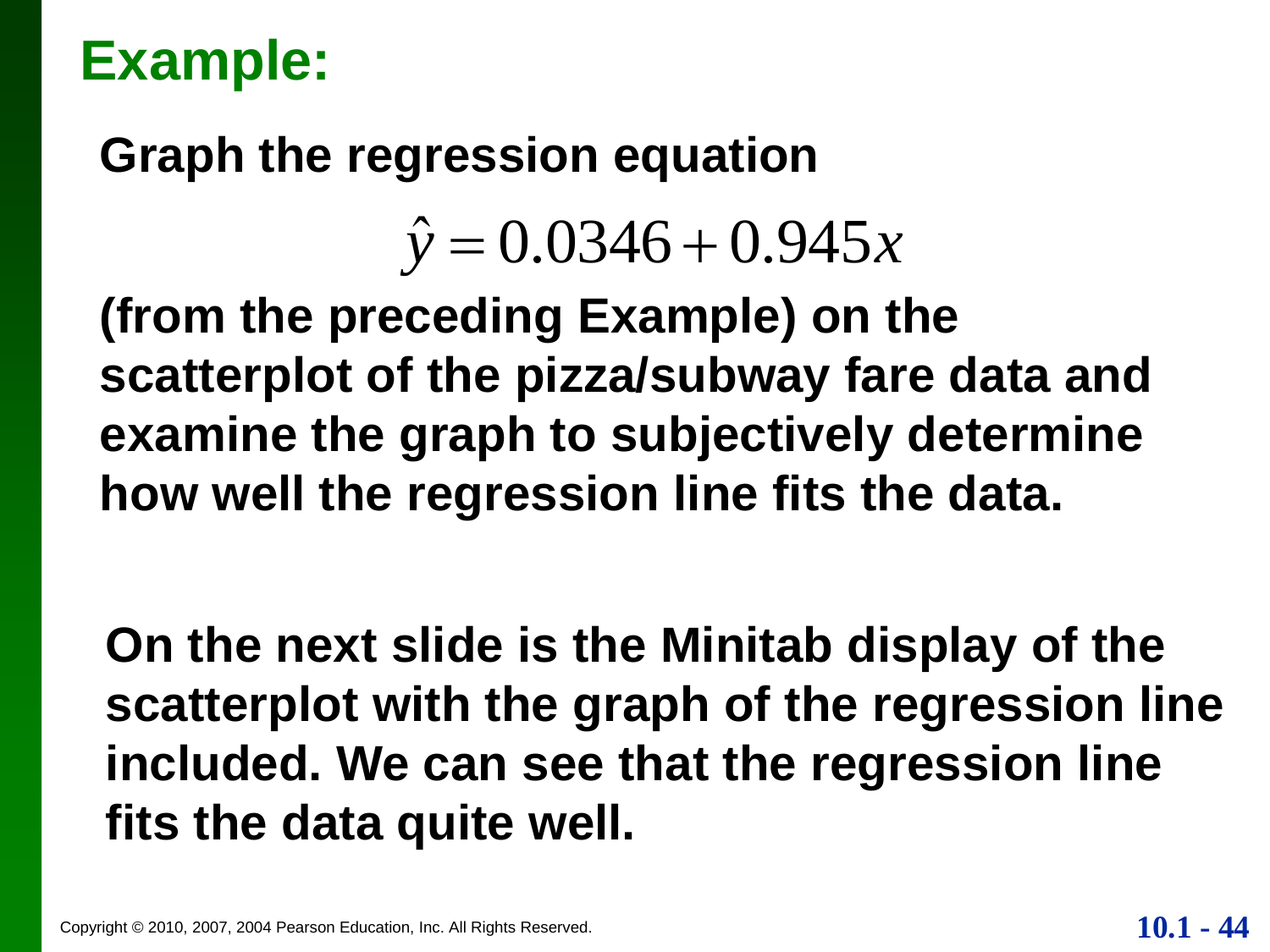### **Example:MINITAB**

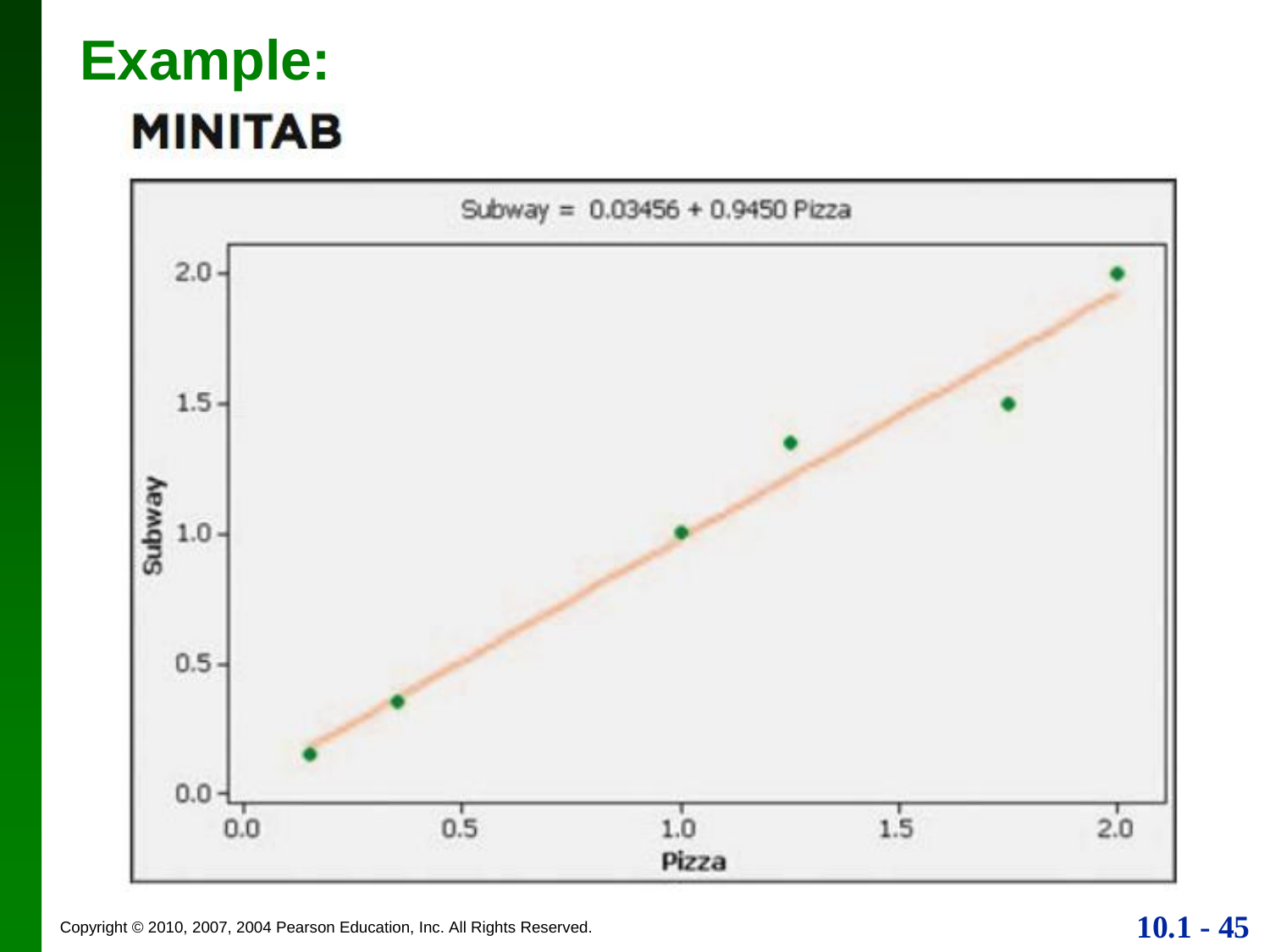# **Using the Regression Equation for Predictions**

- **1. Use the regression equation for predictions only if the graph of the regression line on the scatterplot confirms that the regression line fits the points reasonably well.**
- **2. Use the regression equation for predictions only if the linear correlation coefficient** *r* **indicates that there is a linear correlation between the two variables (as described in Section 10-2).**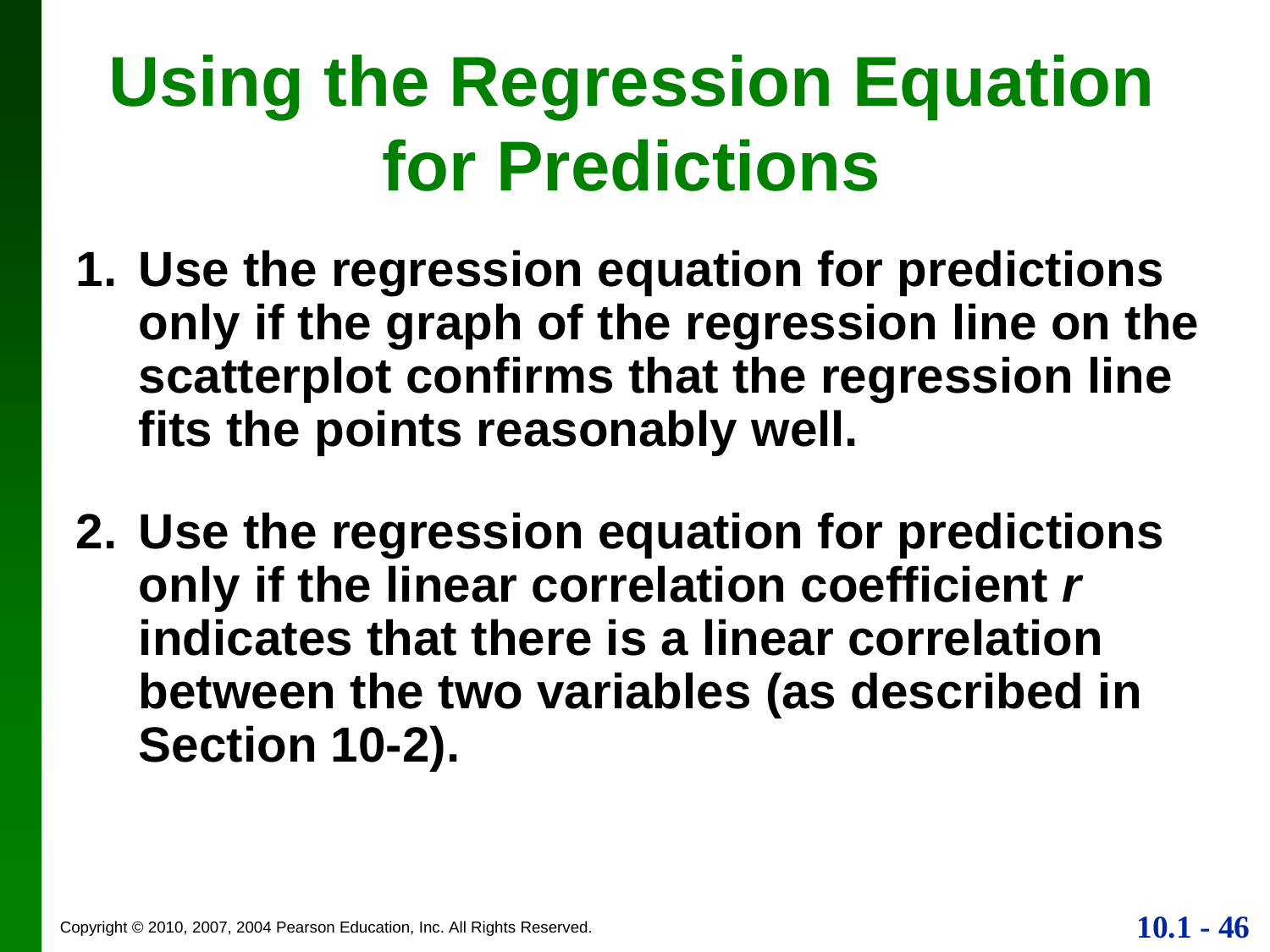# **Using the Regression Equation for Predictions**

- **3. Use the regression line for predictions only if the data do not go much beyond the scope of the available sample data. (Predicting too far beyond the scope of the available sample data is called** *extrapolation***, and it could result in bad predictions.)**
- **4. If the regression equation does not appear to be useful for making predictions, the best predicted value of a variable is its point estimate, which is its sample mean.**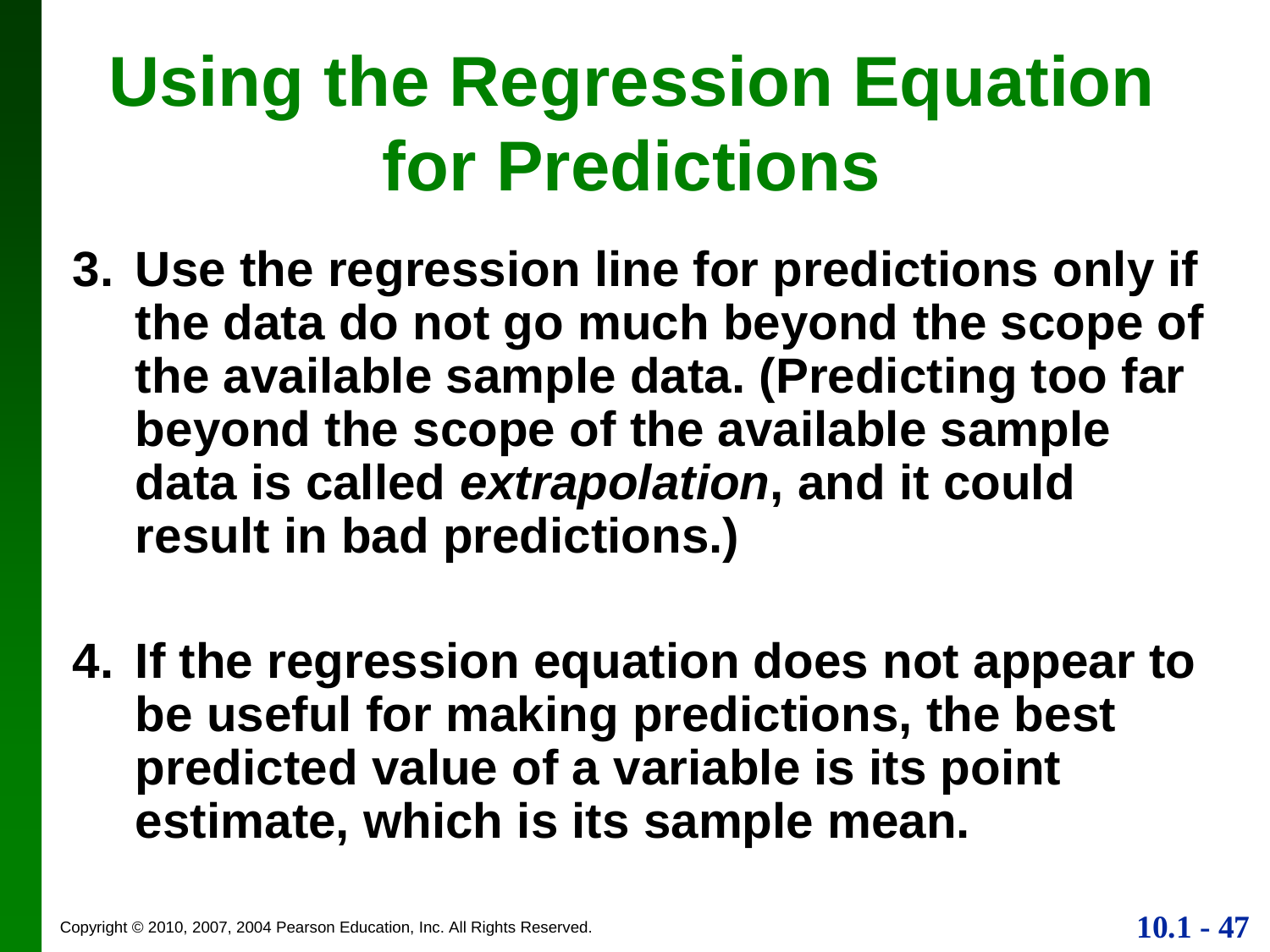# **Strategy for Predicting Values of** *Y*

#### Strategy for Predicting Values of Y

Is the regression equation a good model?

- The regression line graphed in the scatterplot shows that the line fits the points well.
- rindicates that there is a linear correlation.
- The prediction is not much beyond the scope of the available sample data.

No. The regression equation is not a good model.

Regardless of the value of x, the best predicted value of y is the value of  $\bar{y}$  (the mean of the y values).

Yes. The regression equation is a good model.

> Substitute the given value of x into the regression equation  $\hat{y} = b_0 + b_1x$ .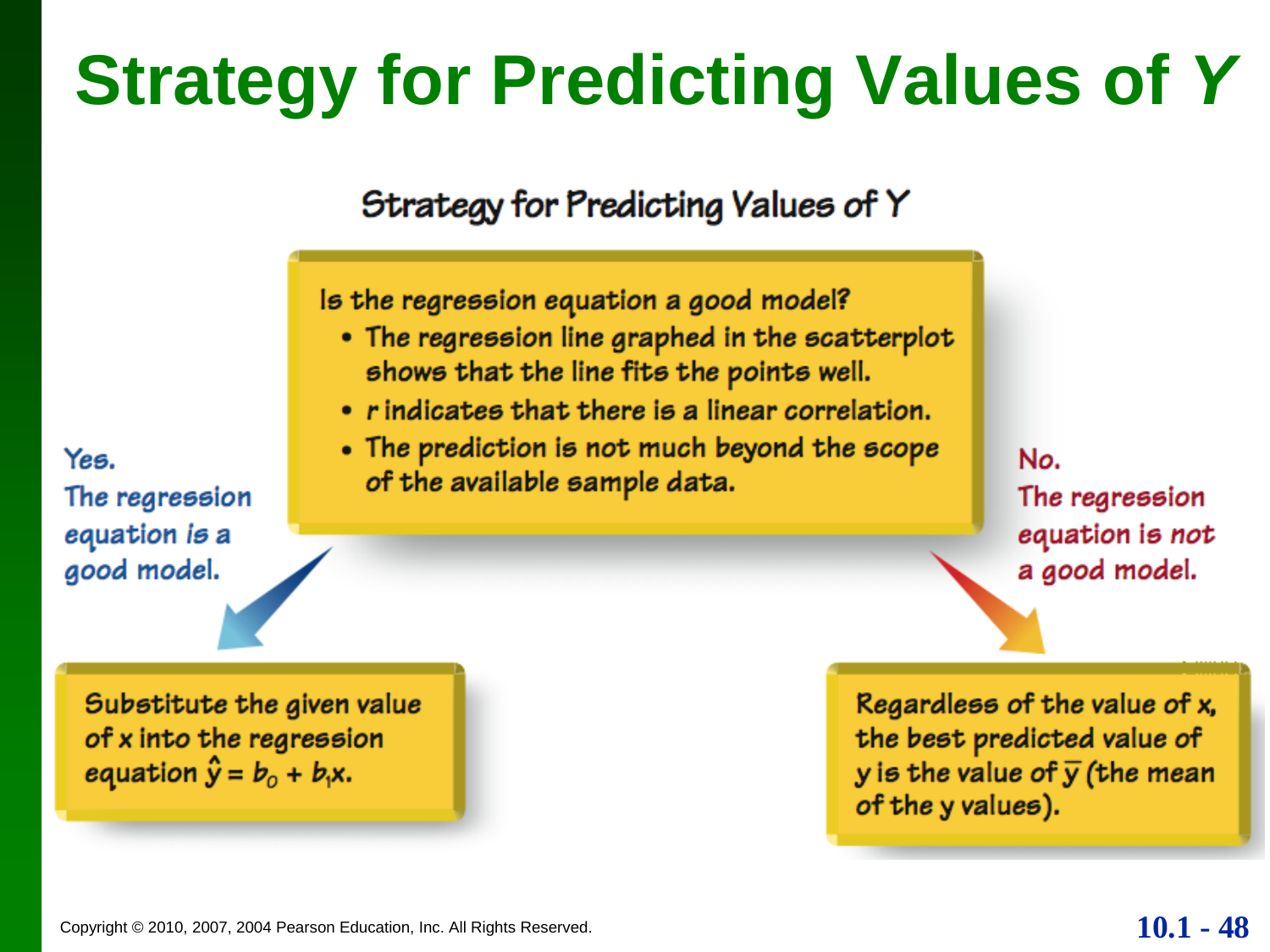# **Using the Regression Equation for Predictions**

**If the regression equation is not a good model, the best predicted value of** *y* **is simply**  *y***, the mean of the** *y* **values. ^**

**Remember, this strategy applies to linear patterns of points in a scatterplot.**

**If the scatterplot shows a pattern that is not a straight-line pattern, other methods apply, as described in Section 10-6.**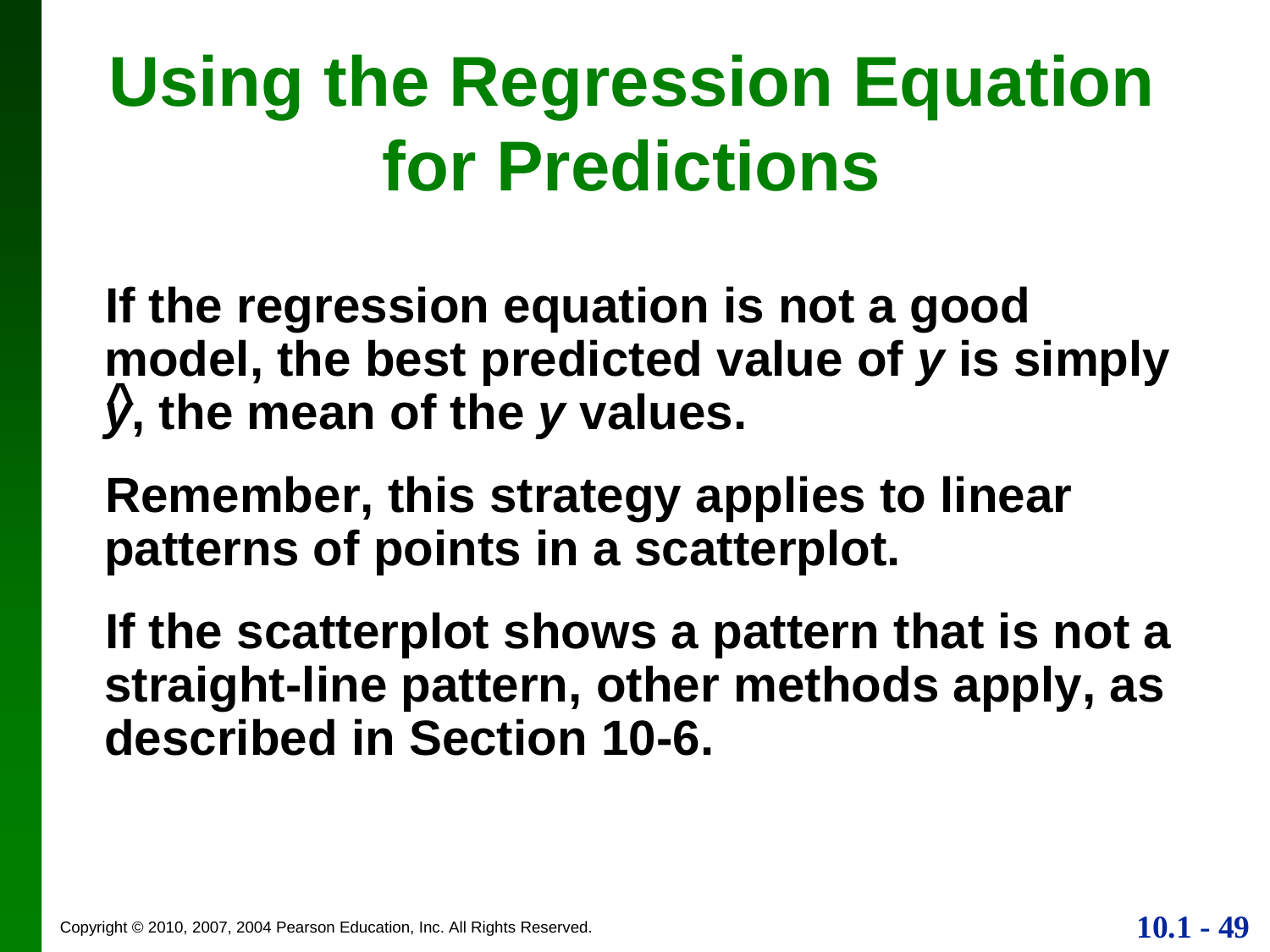#### **Part 2: Beyond the Basics of Regression**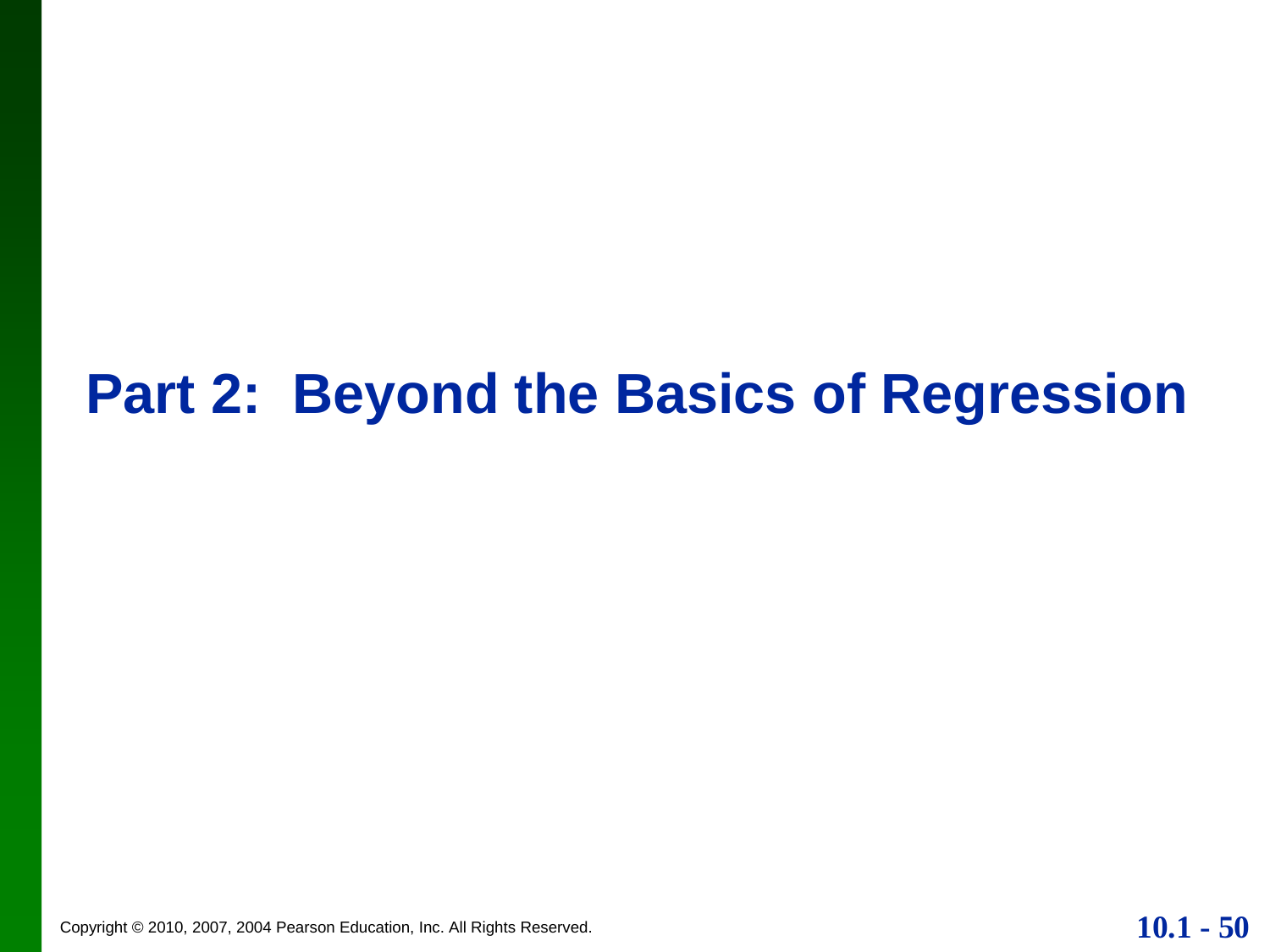## **Definitions**

#### **In a scatterplot, an outlier is a point lying far away from the other data points.**

**Paired sample data may include one or more influential points, which are points that strongly affect the graph of the regression line.**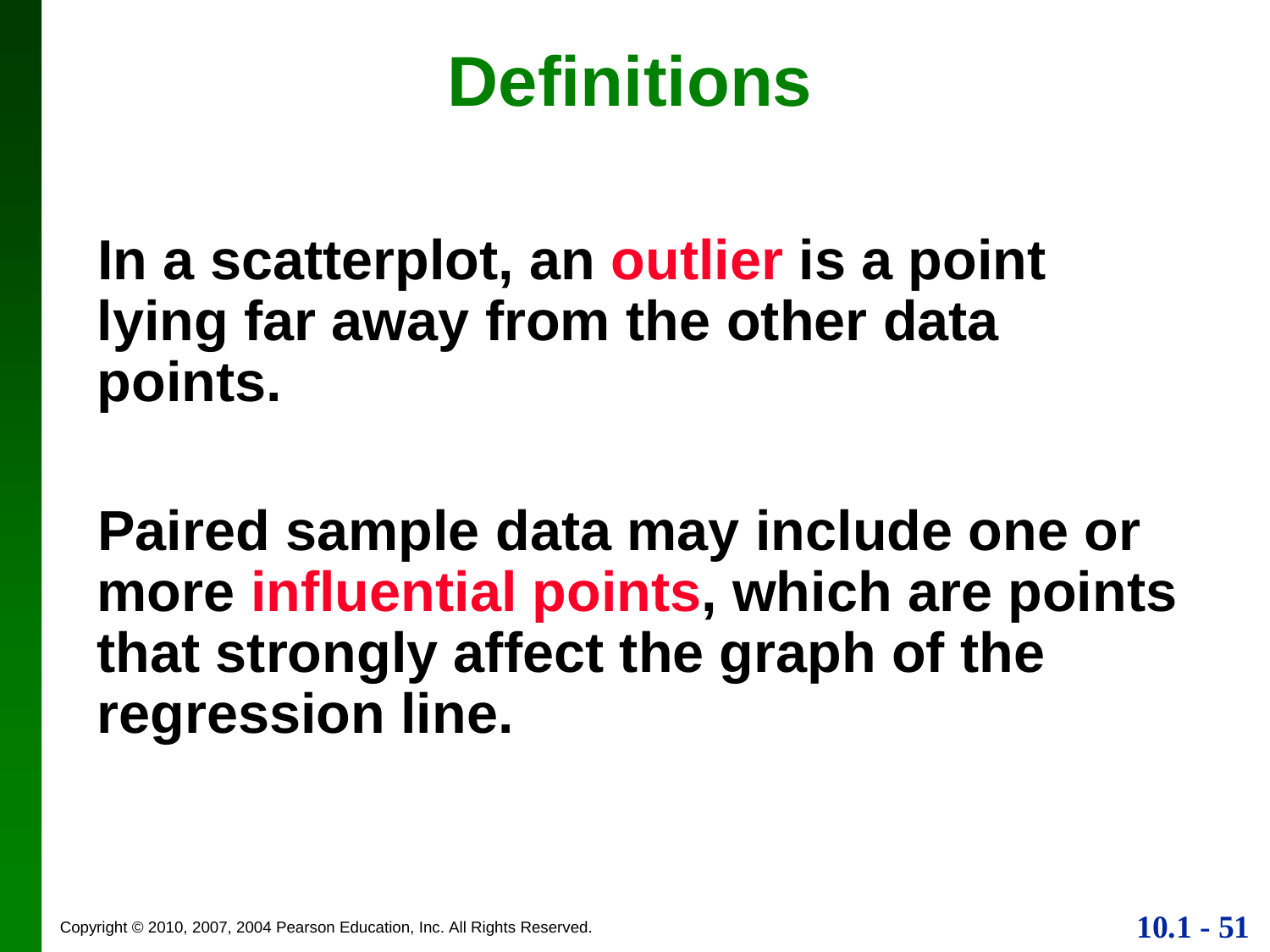**Consider the pizza subway fare data from the Chapter Problem. The scatterplot located to the left on the next slide shows the regression line. If we include this additional pair of data:** *x* **= 2.00,***y* **= –20.00 (pizza is still \$2.00 per slice, but the subway fare is \$–20.00 which means that people are paid \$20 to ride the subway), this additional point would be an influential point because the graph of the regression line would change considerably, as shown by the regression line located to the right.**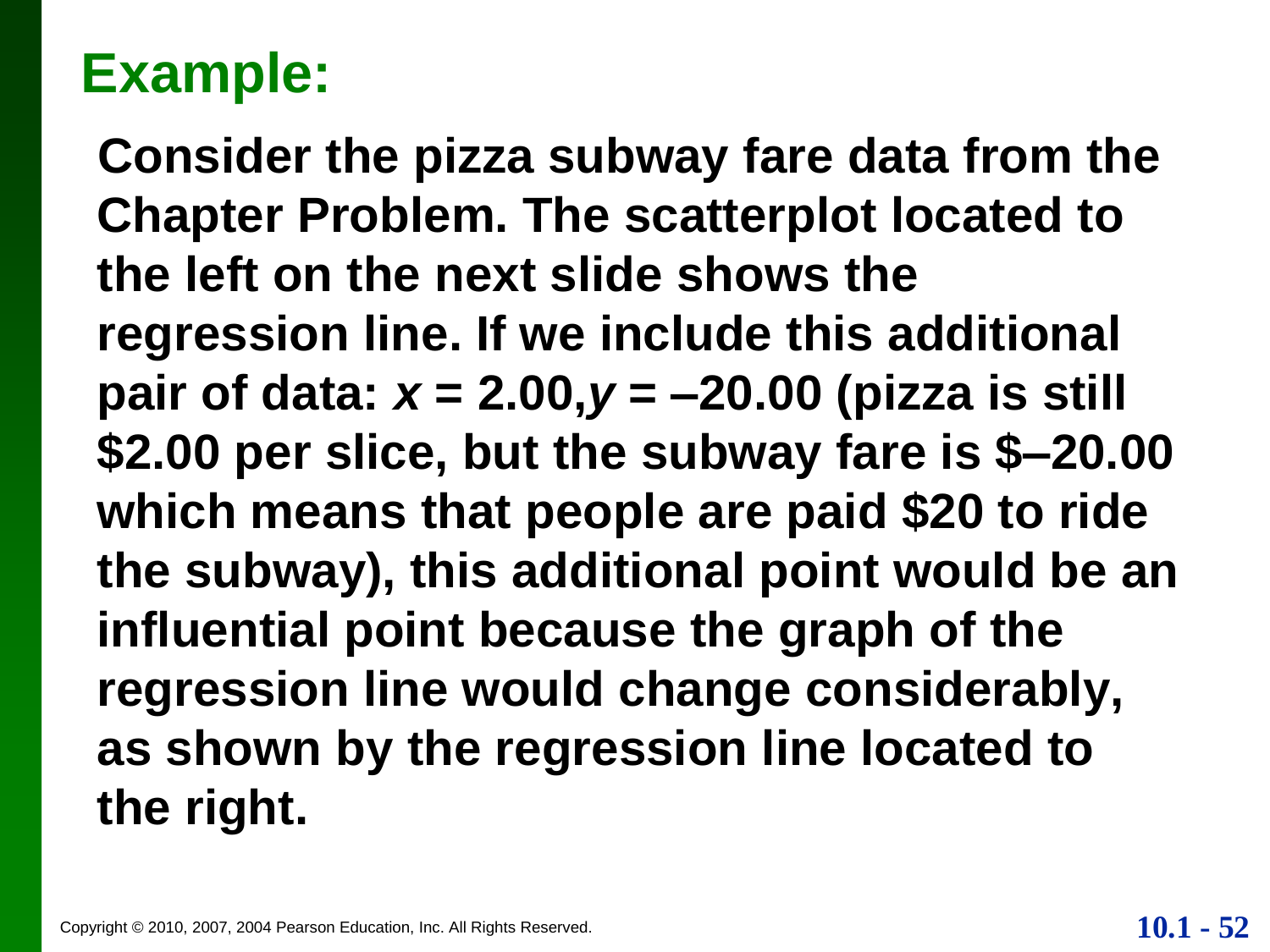

#### PIZZA/SUBWAY DATA WITH AN **INFLUENTIAL POINT**